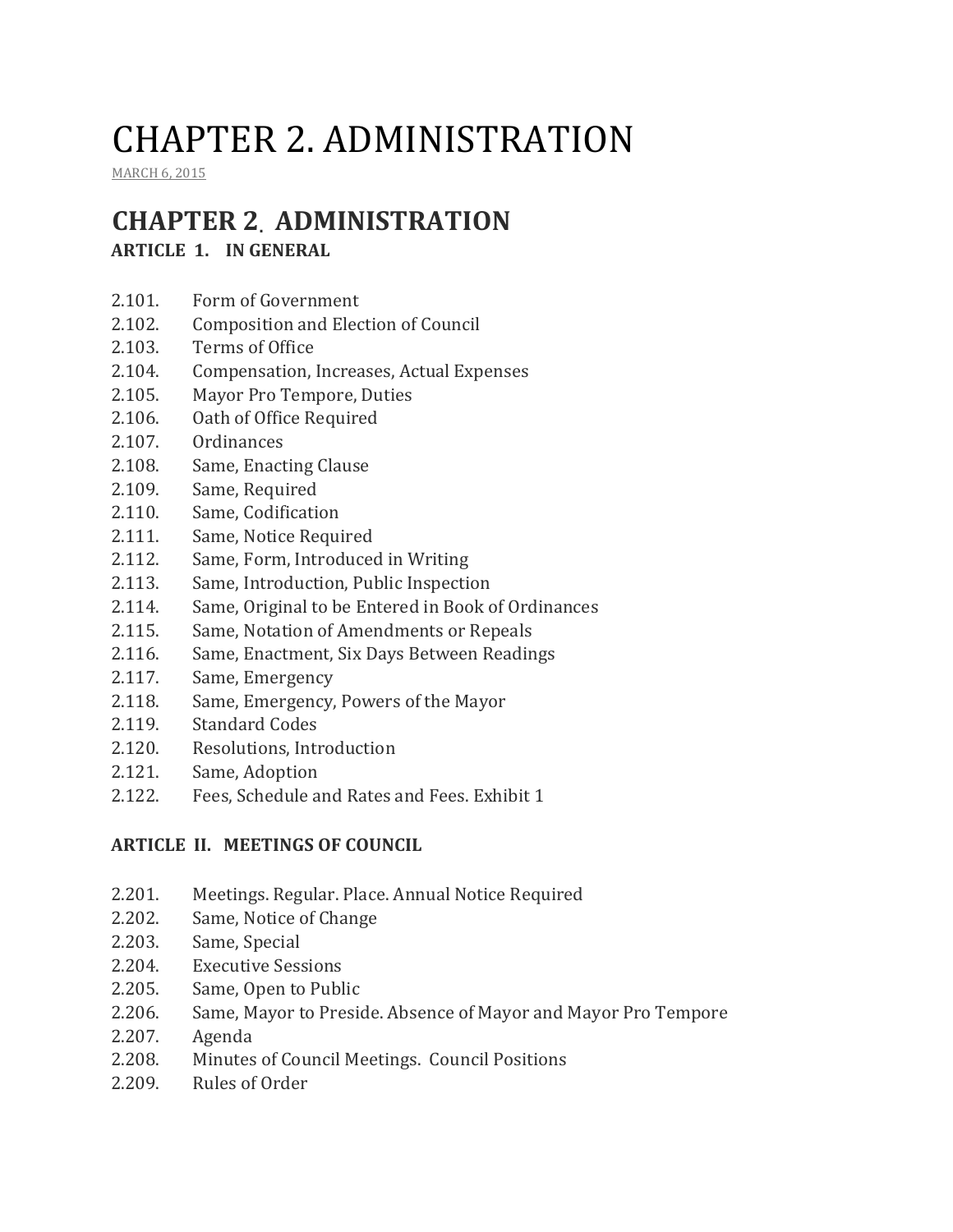- 2.210. Unlawful to Interrupt Meetings
- 2.211. Order of Proceedings of Council
- 2.212. Appearance of Citizens
- 2.213. Voting, Quorum. Mayor to Vote
- 2.214. Reasons for Voting may be Recorded
- 2.215. Mayor, Interested Member not to Vote
- 2.216. How Often Members may Speak
- 2.217. Appointment of Committees
- 2.218. Committee Reports
- 2.219. Same, Order of
- 2.220. Motions of Council
- 2.221. Same, Not Debatable
- 2.222. Same, Precedence During Debate
- 2.223. Same, Reconsideration
- 2.224 Remote Attendance Policy

#### **ARTICLE III. MUNICIPAL ELECTIONS**

- 2.301. Election Laws of the State to Govern
- 2.302. Election Commission. Terms. Vacancies. (amended via 2.319)
- 2.303. Successors to be Qualified
- 2.304. Elections. Dates (amended via 2.318)
- 2.305. Same, Oath
- 2.306. Same, Voting Hours. Place. At Large
- 2.307. Same, Nonpartisan Election. Runoff. Tie Votes. Contested
- 2.308. Same, Special
- 2.309. Same, Political Parties
- 2.310. Same, Filing
- 2.311. Same, Filing Fees\*See 2.317 (Amended)
- 2.312. Same, Certification
- 2.313. Same, Public Notice Required
- 2.314. Same, Write-in Votes
- 2.315. Same, When Qualified. Assuming Office
- 2.316. Qualifications for Voting
- 2.317. Election Filing Fees Amended
- 2.318. Election. Dates
- 2.319. Election Commission. Terms. Vacancies.

#### **ARTICLE IV. OFFICERS, DEPARTMENTS AND PERSONNEL**

- 2.401 Authority to Establish
- 2.402 Chief Administrative Officer
- 2.403 Appointment. Suspension.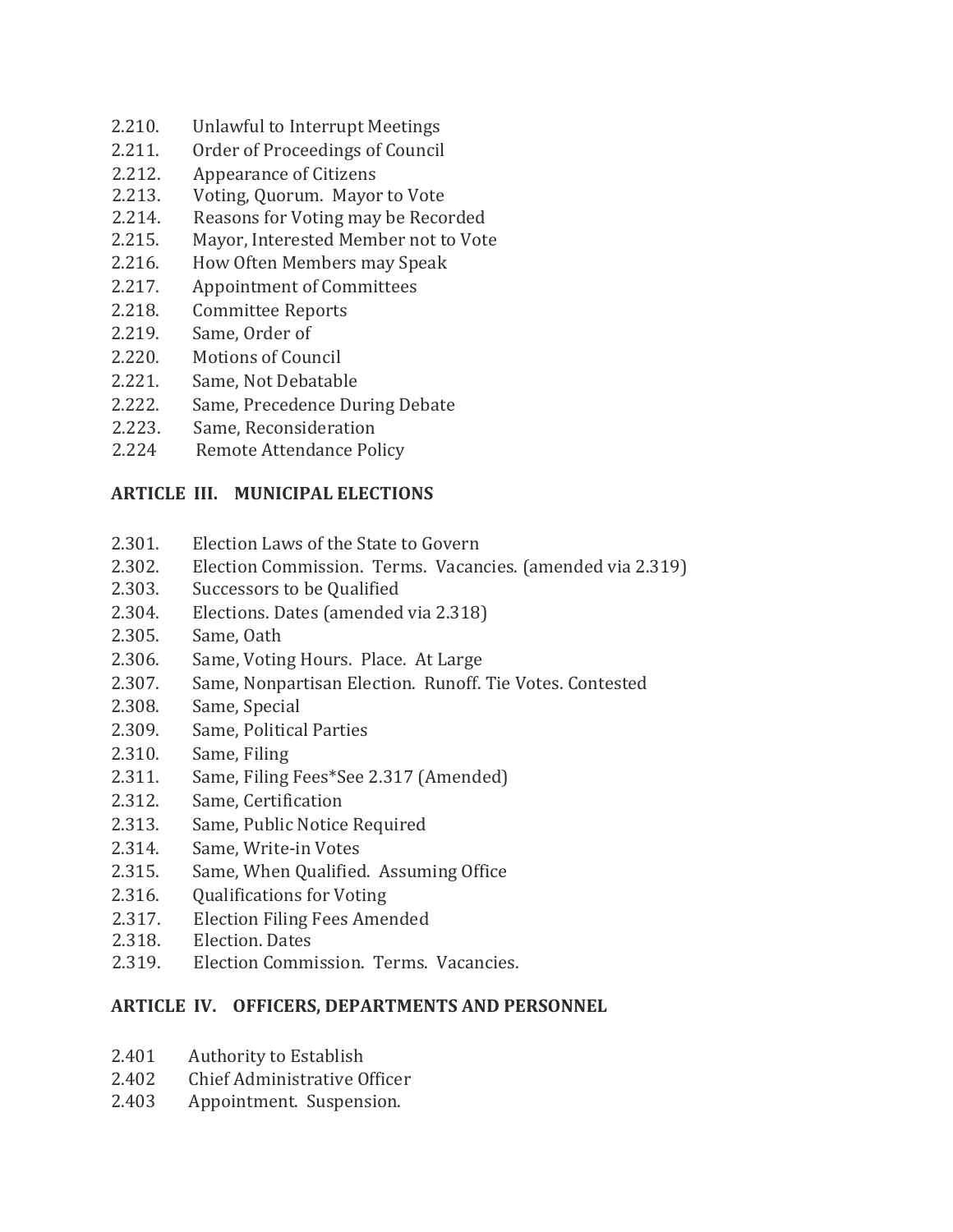- 2.404 Same, Compensation
- 2.405 Resisting or Interfering with Officials or Employees

#### **ARTICLE V. MUNICIPAL CLERK/TRASURER**

- 2.501. Appointment, Tenure
- 2.502. Bond
- 2.503. Duties
- 2.504. Clerk May Act as Treasurer
- 2.505. Treasurer to be Bonded

#### **ARTICLE VI. MUNICIPAL ATTORNEY**

- 2.601. Appointment. Tenure.
- 2.602. Duties

#### **ARTICLE VII. HOLIDAYS**

2.701. Holiday Observances

#### **ARTICLE VIII. DEPARTMENTAL ORGANIZATION**

2.801. Departments Established

#### **ARTICLE IX. RESPONSIBILITIES OF MUNICIPALITIES**

#### **CHAPTER 2. ADMINISTRATION**

#### **ARTICLE I. IN GENERAL**

Editor's Note. This article derives from 1976 South Carolina Code of Laws; the October 1, 1976, Campobello Town Code, with amendments; and generally accepted municipal practices.

#### **2.101. FORM OF GOVERNMENT.**

Pursuant to the Code of Laws of South Carolina, 1976, the Campobello form of government shall be the Council form. (1976 SC Code §5-11-20, et seq.) (Appendix C, this Code)

#### **2.102. COMPOSITION AND ELECTION OF COUNCIL.**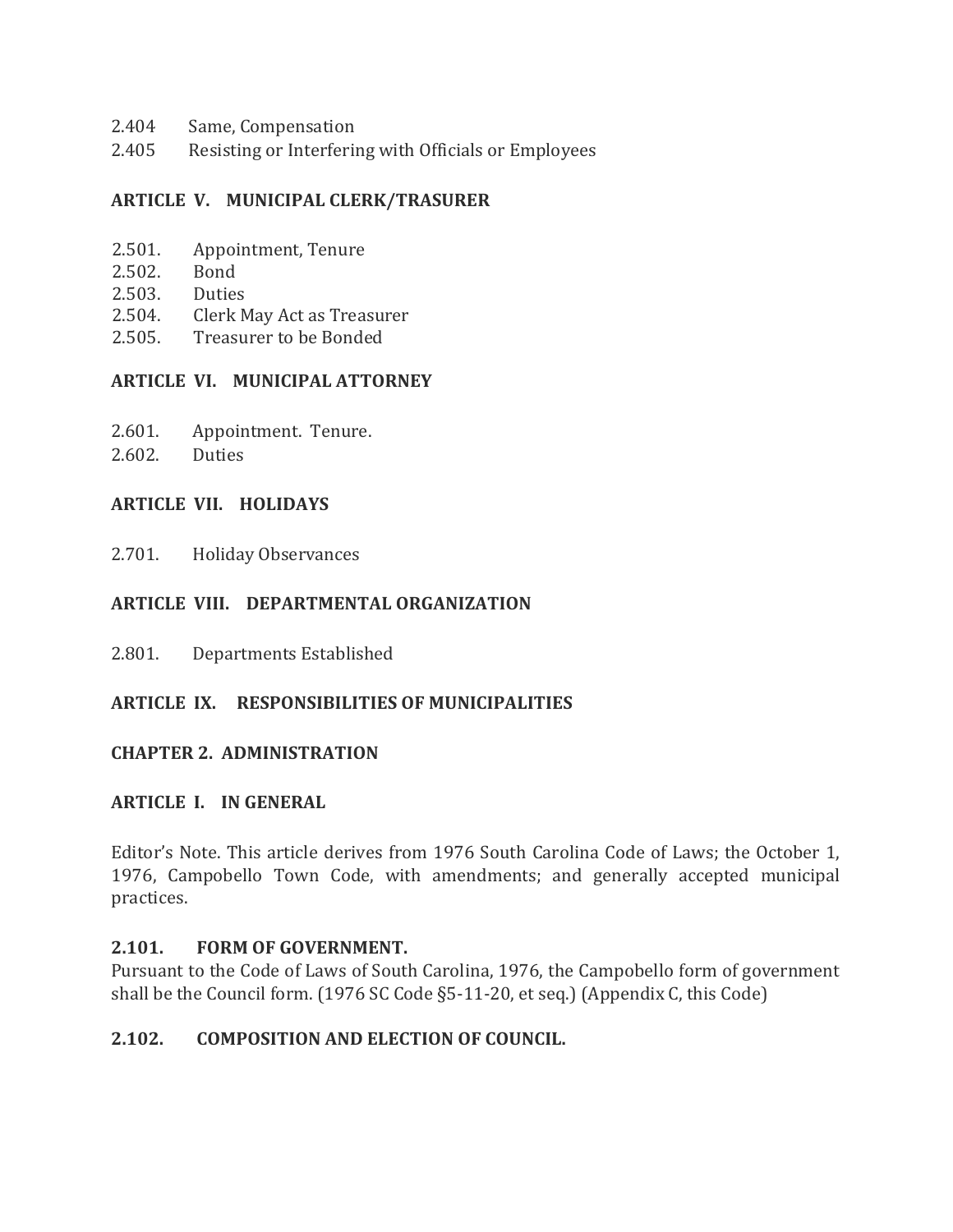- a. The Town Council shall be composed of a Mayor and four Council members, all of whom shall be residents of the town and elected by the qualified electors at an election as provided by Article III of this chapter.
- b. The Mayor shall be elected at large.
- c. The members of Council shall be elected at large. (1976 SC Code §5-15-20)

## **2.103. TERMS OF OFFICE.**

The Mayor and all members of Council shall be elected for four (4) years.

## **2.104. COMPENSATION. INCREASES. ACTUAL EXPENSES.**

- a. The Mayor shall be paid an annual salary of one thousand dollars (\$1,000.00).
- b. Each member of Council shall be paid an annual salary of five hundred dollars (\$500.00).
- c. Increases in compensation shall not become effective until the commencement date of the terms of two or more members elected at the next general election following the adoption of the ordinance, at which time it will become effective for all members.
- d. The Mayor and members of Council may receive payment for actual expenses incurred in the performance of their official duties, when supported by official expense vouchers.

(1976 SC Code §5-7-1 70, as amended)

## **2.105. MAYOR PRO TEMPORE. DUTIES.**

- a. Immediately after any general election of the Council, the Council shall elect from its membership a Mayor pro tempore for a term of not more than two years.
- b. He shall act as Mayor during the absence or disability of the Mayor.
- c. In case of a vacancy in the office of Mayor, the Mayor pro tempore shall serve until a successor is elected.

(1976 SC Code 5-7-190

#### **2.106. OATH OF OFFICE REQUIRED.**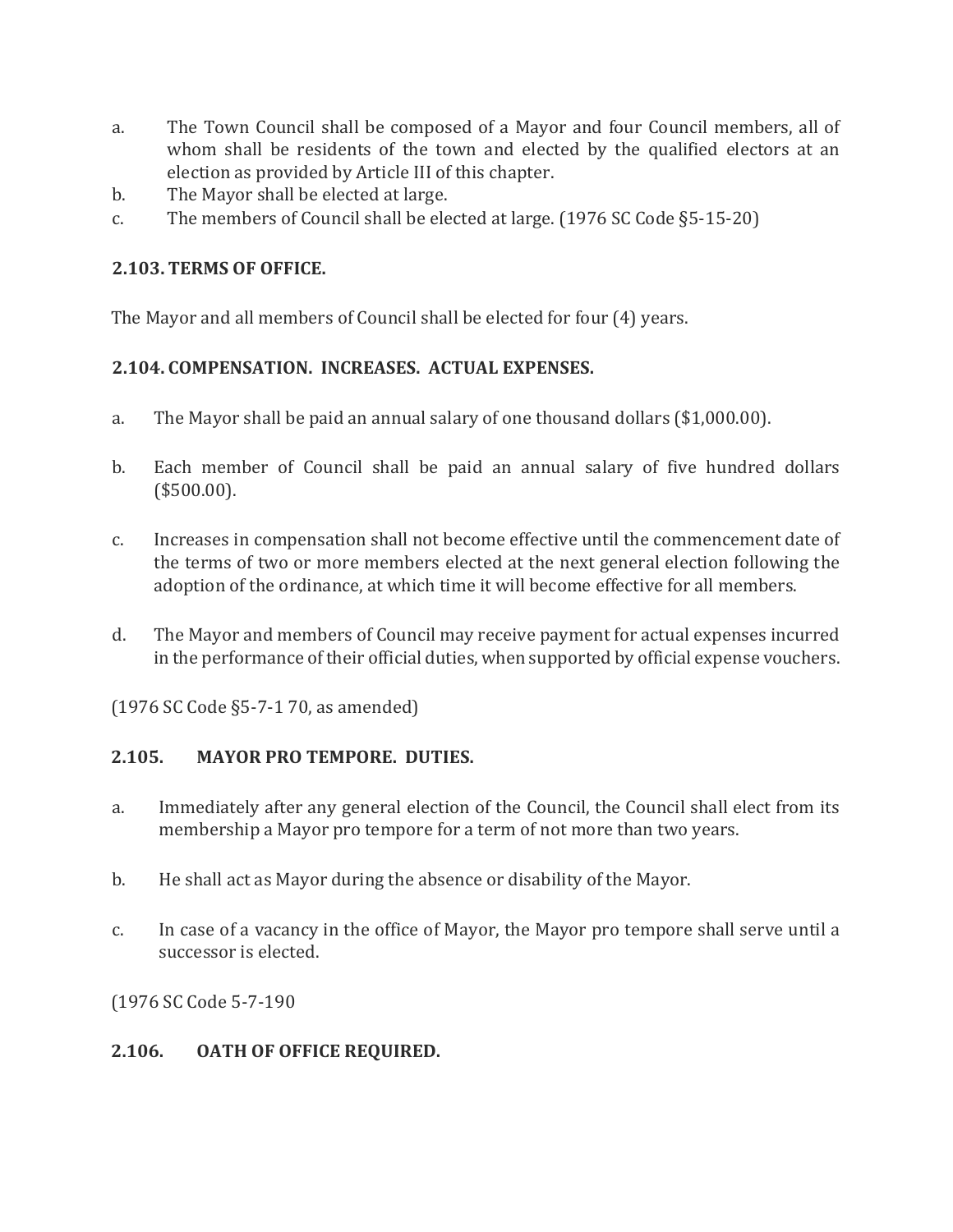The Mayor and each member of Council, before entering upon the duties of their respective offices, shall take the following oath, to-wit:

I do solemnly swear (or affirm) that I am duly qualified, according to the Constitution of this State, to exercise the duties of the office to which I have been elected (or appointed) and that I will, to the best of my ability, discharge the duties thereof, and preserve, protect and defend the Constitution of this State and of the United States.

(Art. VI, Sec. 5, S. C. Constitution)

As Mayor (Councilman, Judge, Police Officer, etc.) of The Town of Campobello I will equally, fairly, and impartially, to the best of my ability and skill, exercise the trust reposed in me, and I will use my best endeavors to preserve the peace and carry into effect according to law the purposes for which I have been elected (or appointed). So help me, God.

(1976 SC Code §5-15-150) (1976 SC Code §14-25-15)

## **2.107. ORDINANCES.**

It shall be the duty of the Council to pass, from time to time, such ordinances as in its judgment shall best promote the interests of the citizens and property owners of the municipality.

(1976 SC Code §5-7-30)

#### **2.108. SAME. ENACTING CLAUSE.**

The enacting clause of all ordinances shall be, in substance, as follows: "Be it ordained by the Mayor and Council of The Town of Campobello, South Carolina:"

#### **2.109. SAME. REQUIRED.**

The Council shall act by ordinance in all matters required by law to be done by ordinance, in order to:

- 1. Adopt or amend an administrative code or ordinances, create, alter or abolish any department, office or agency;
- 2. Provide for a fine or other penalty or establish a rule or
- 3. Appropriate funds and adopt a budget;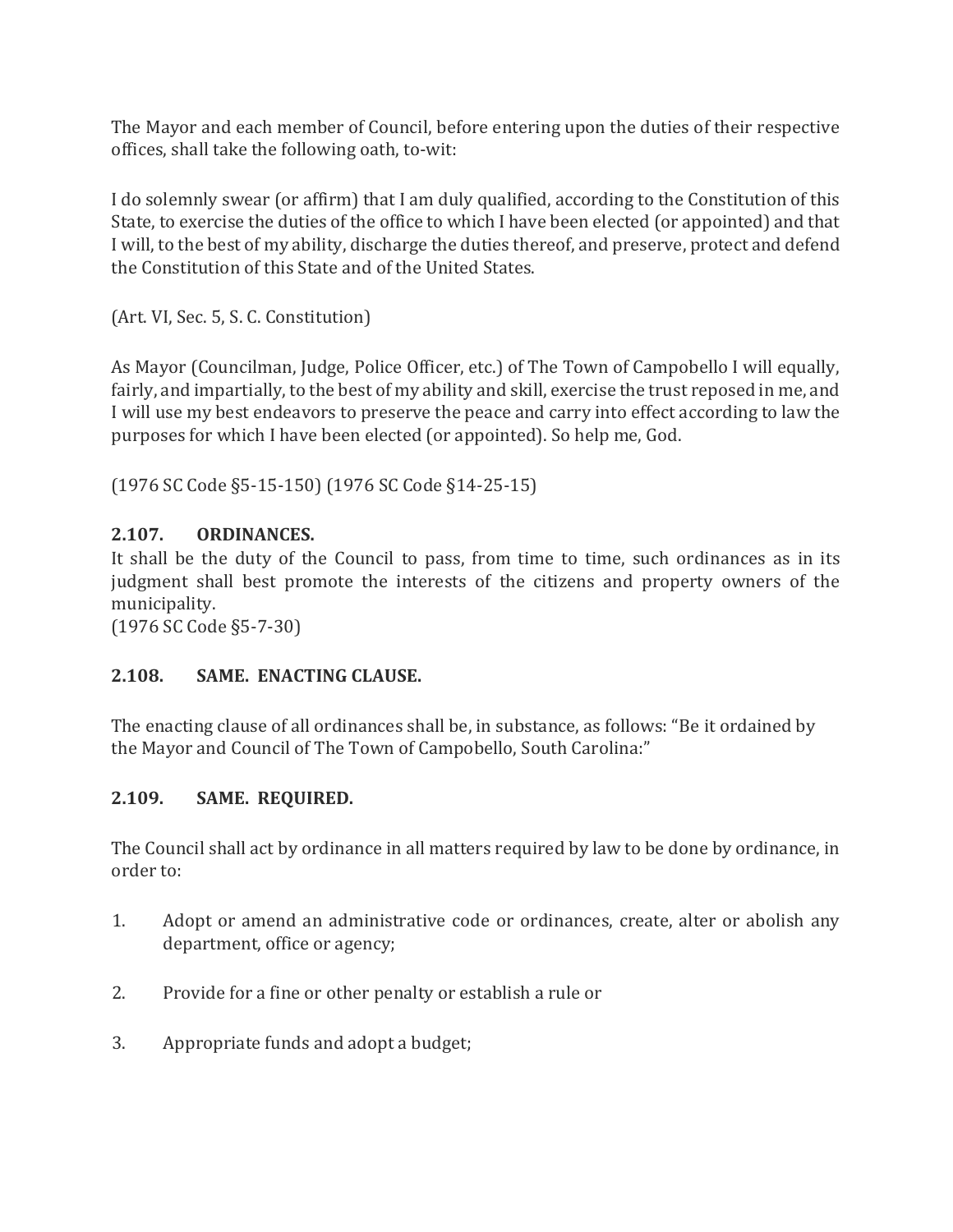- 4. Grant, renew or extend franchises, licenses or rights in public streets, or in public property, and close abandoned streets;
- 5. Authorize the borrowing of money or the issuance of bonds;
- 6. Levy taxes, assess property for improvements or establish charges for services;
- 7. Annex areas;
- 8. Convey or lease or authorize the conveyance or lease of any lands;
- 9. Amend or repeal any ordinance described in subparagraphs I through 8 above.

In all other matters, the Council may act either by ordinance, resolution, or on motion, written or oral, which shall be recorded in the minutes. (1976 SC Code §5-7-30 and §5-7260)

(Editor's Note. See Appendix B for details of ordinance preparation.)

#### **2.110. SAME. CODIFICATION.**

All ordinances amending this code and any other ordinances or portions of ordinances, as may be required by Council, shall be codified at least annually in this code. (1976 SC Code §5-7-290)

#### **2.111. SAME. NOTICE REQUIRED**.

Prior to the introduction of an ordinance granting a franchise, license or right for the use of any street or public property, or for the permanent closing of any abandoned street, the applicant for such ordinance shall publish a notice in three separate issues of a newspaper having general circulation in the municipality stating the nature of the franchise, license or right sought or a description of the street sought to be closed, and the date on which the application is to be presented to Council which shall be at least one week after the last notice. This requirement shall not apply to the temporary closing of a public street initiated by Council.

#### **2.112. SAME. FORM. INTRODUCED IN WRITING.**

Every proposed ordinance shall be numbered, introduced in writing and in the form required for final adoption which shall include: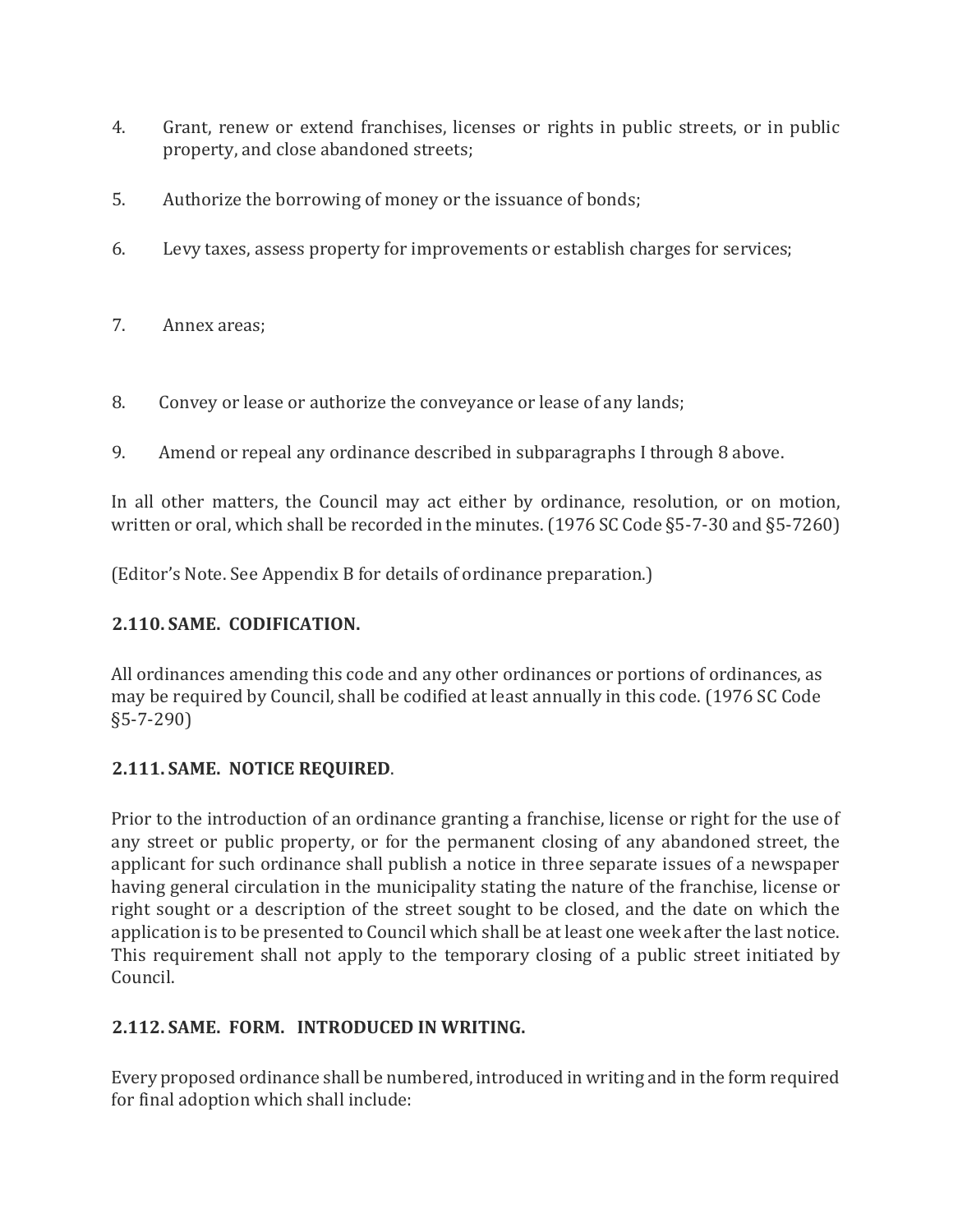- 1. A title briefly describing the contents;
- 2. Findings, reasons or basis for the ordinance, if desired and when appropriate;
- 3. An enacting clause as set forth in §2.108 hereof;
- 4. A repealing provision, when appropriate;
- 5. The provisions of the ordinance including section numbers, when appropriate;
- 6. The effective date of the ordinance and dates of first and second readings and the approval of the Town Attorney as to form, when requested;
- 7. Space for the signature of the Mayor or, in the absence of the Mayor, the presiding member of Council. The Clerk shall attest adoption. (See Appendix B, this Code.) When appropriate, the Town Attorney shall attest as to form. (1976 SC Code §5-7-270)

## **2.113. SAME. INTRODUCTION. PUBLIC INSPECTION.**

a. An ordinance may be proposed by the Mayor or any member of Council. When appropriate, a proposed ordinance shall be referred to the Municipal Attorney for approval as to legality and form. He shall render assistance in the preparation of ordinances when requested to do so.

b. After an ordinance is in proper form, the Clerk shall hold the ordinance for public inspection. An ordinance shall be deemed to be introduced when, at a public meeting of Council, its title is read.

(Editor's Note. For "Initiative and Referendum" which permits electors to propose ordinances except an ordinance appropriating money or authorizing the levy of taxes, see §5-17-10 of the 1976 South Carolina Code of Laws, as amended.)

#### **2.114. SAME. ORIGINAL BE ENTERED IN BOOK OF ORDINANCES.**

The Clerk shall enter in an ordinance book the original copy of all ordinances passed by the Council. The book shall be known as the "Ordinance Book," as required by the 1976 South Carolina Legislature, bearing Ratification No. 718.

#### **2.115. SAME. NOTATION OF AMENDMENTS OR REPEALS.**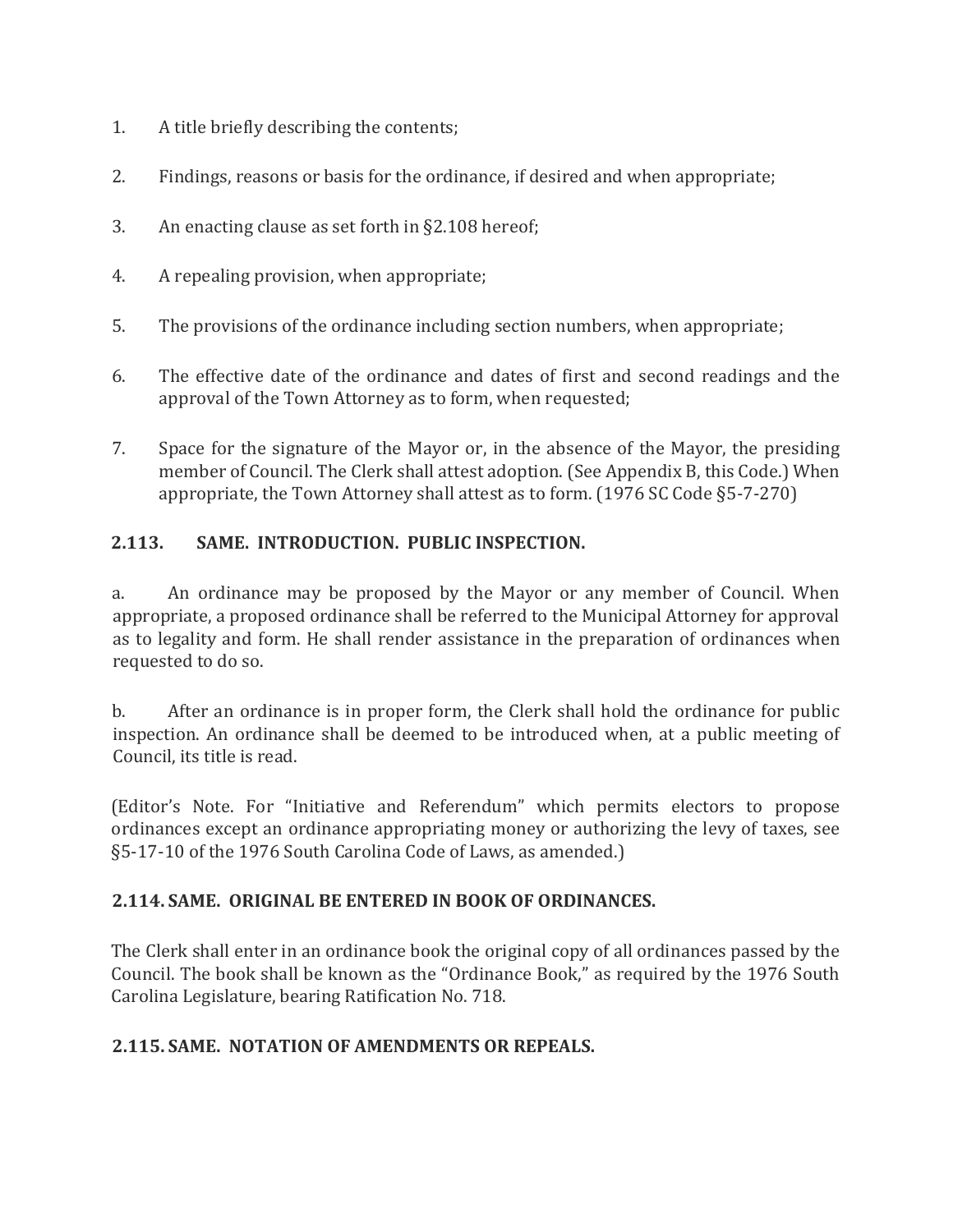The Clerk shall write on the first page of every ordinance, subsequent to entry in the ordinance book, if the same shall be amended or repealed, as the case may be, the words "amended," or "repealed" with a reference on the ordinance in the ordinance book as to where the amending or repealing ordinance can be found.

#### **2.116. SAME. ENACTMENT. SIX DAYS BETWEEN READINGS.**

- a. An ordinance to levy a tax, adopt a budget, appropriate funds, grant a franchise, license or right to use or occupy a public street or public property for commercial purposes shall be complete in the form in which it is finally passed, and in such form remain on file with the Clerk for public inspection at least six (6) days before final adoption.
- b. No ordinance shall be adopted until it shall have been read two (2) times and on two (2) separate days with at least six (6) days between each reading. (1976 SC Code §5- 7-270, which requires only two (2) readings.)
- c. Emergency ordinances may be adopted on one (1) reading, without notice or hearing by affirmative vote of two-thirds of members present. An emergency ordinance may not levy taxes, relate to a franchise or a service rate and shall expire automatically on the sixty-first (61st) day following its enactment.
- d. The introduction and reading of any ordinance may be by the reading of the title only unless full reading is requested by a member of Council.
- e. After the introduction of an ordinance, any member of Council or any city citizen taxpayer interested therein may request a public hearing which shall be held at a time designated by the Council prior to final adoption.

#### **2.117. SAME. EMERGENCY.**

Emergency ordinances shall conform to the provisions of the 1976 South Carolina Code, §57- 250(d) and §2.118 hereof.

#### **2.118. SAME. EMERGENCY. POWERS OF THE MAYOR.**

a. A state of emergency shall be deemed to exist whenever, during times of great public crises, disaster, rioting, civil disturbances, catastrophe, or for any other reason, public safety authorities are unable to maintain public order or afford adequate protection for lives, safety, health, welfare or property.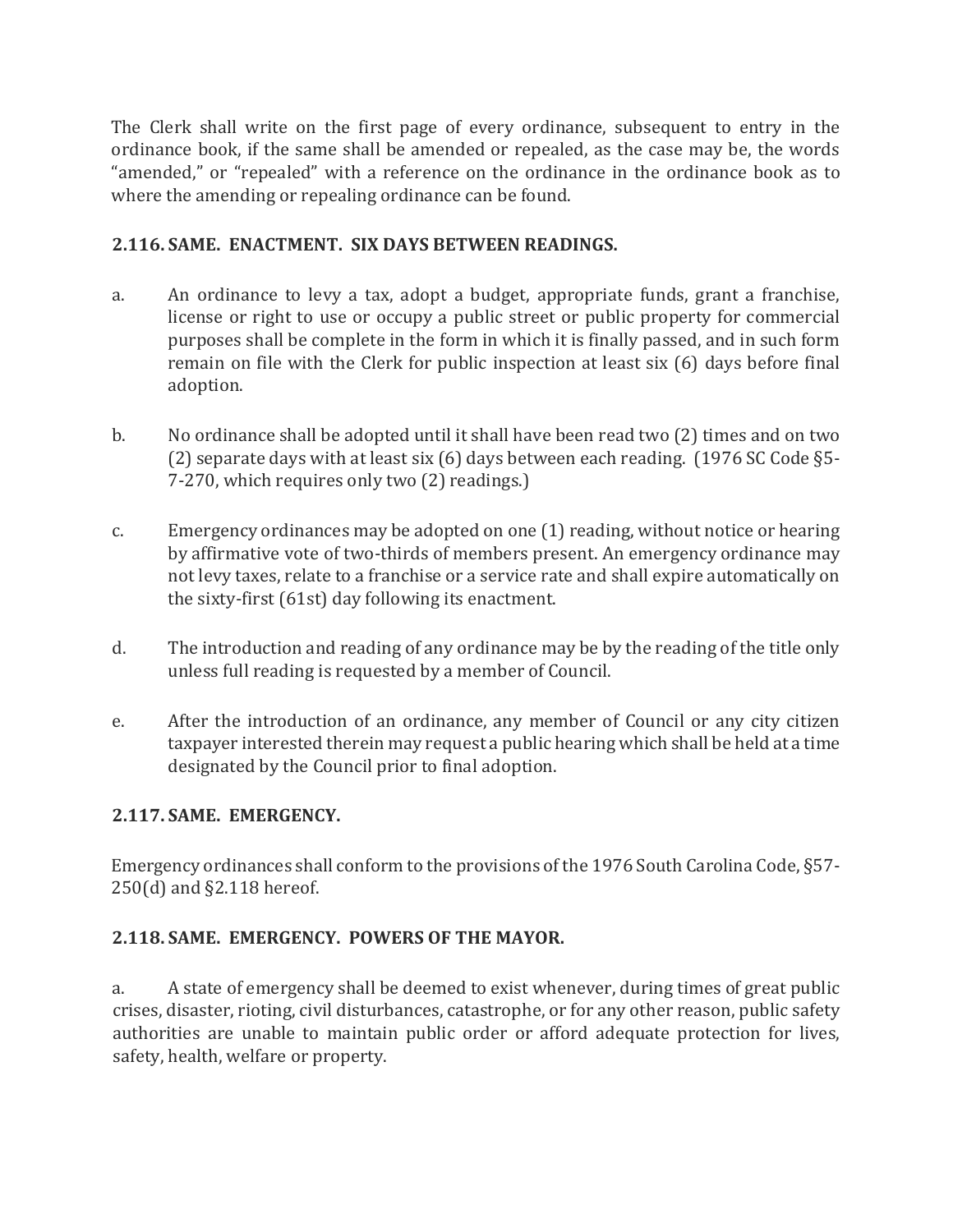b. In the event of a state of emergency threatening or endangering the lives, safety, health and welfare of the citizenry or threatening damage to or destruction of property, the Mayor is hereby authorized and empowered to issue a public proclamation declaring to all persons the existence of such a state of emergency and, in order more effectively to protect lives, safety and property, to define and impose a curlew applicable to all persons within the jurisdiction of the Council.

c. The Mayor is further authorized and empowered to limit the application of such a curfew to any area specifically designated and described within the jurisdiction of the Council and to specific hours of the day or night and to exempt from the curfew policemen, firemen, doctors, nurses and such others as may be essential to the preservation of public order and immediately necessary to serve the needs of the people within the corporate limits.

## **2.119. STANDARD CODES.**

Standard codes, technical regulations, business license ordinances and zoning ordinances may be cited in the code by reference and copies thereof shall be made available by the Clerk for distribution or for purchase at a reasonable price. (1976 SC Code §5-7-280)

#### **2.120. RESOLUTIONS. INTRODUCTION.**

A voice motion by a member of Council shall be considered to be the introduction of an oral resolution which shall require no written record other than a notation by the Clerk in the Council minutes. However, a resolution proposed in writing shall be introduced in the same manner as an ordinance and in such form as may be recommended as applicable by the Municipal Attorney, when appropriate.

#### **2.121. SAME. ADOPTION**.

Written or oral resolutions may be adopted on one (1) reading.

#### **2.122. FEES. SCHEDULE OF RATES AND FEES. EXHIBIT 1.**

a. Fees, rates or charges necessary for the efficient and orderly maintenance of city services shall be included in Exhibit 1, entitled "Schedule of Rates and Fees."

b. The exhibit is hereby made a part of this code as if fully set forth herein, and filed in the office of the Town Clerk.

#### **ARTICLE 11. MEETINGS OF COUNCIL**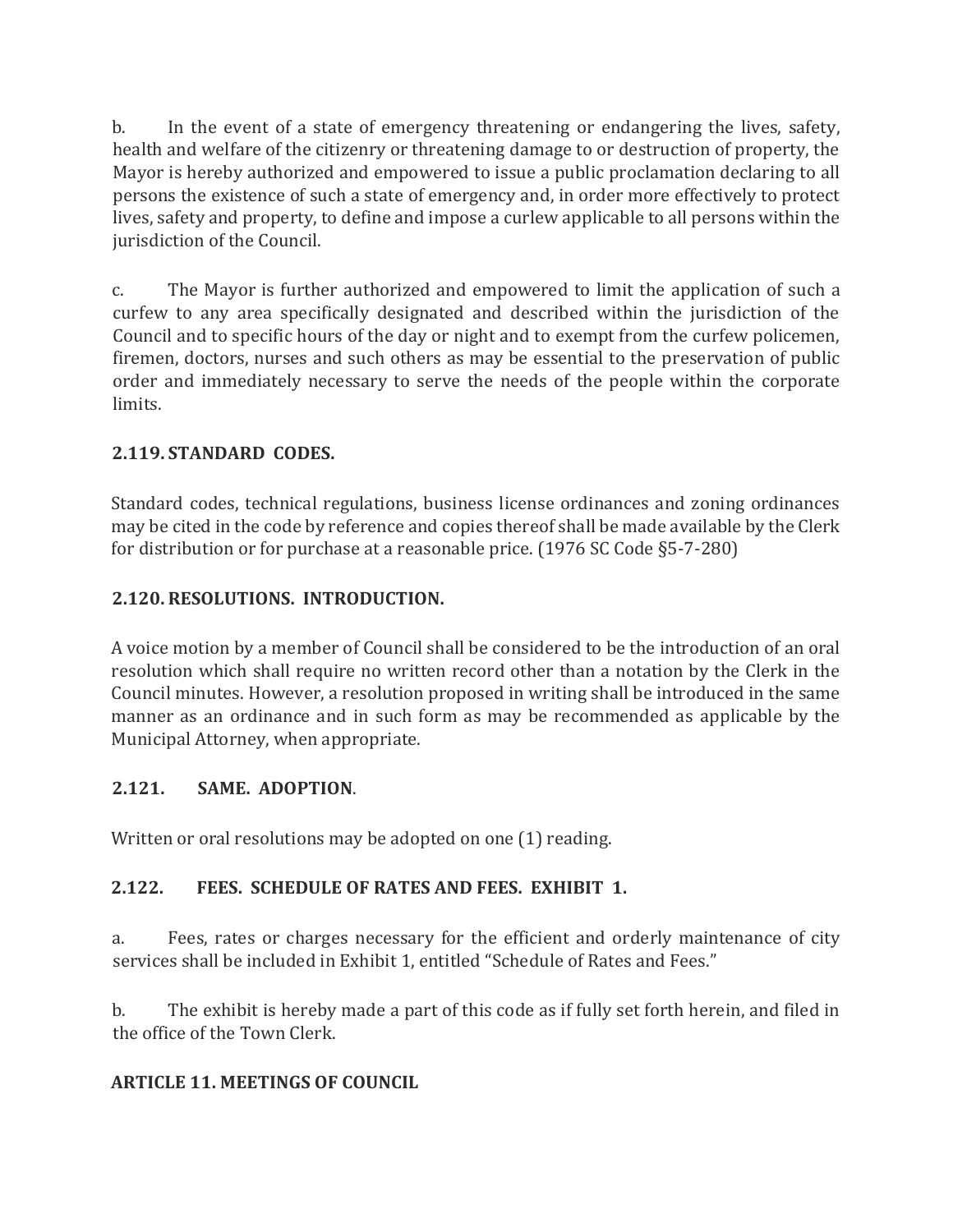Editor's Note. This article derives from 1976 South Carolina Code of Laws; the 1976 Campobello Town Code, with amendments; and generally accepted municipal practices.

## **2.201. MEETINGS. REGULAR. PLACE. ANNUAL NOTICE REQUIRED.**

a. The regular meetings of Council shall be held at the Campobello Fire Department Training room on the first Monday of each month, at 7:00 p.m., local time, unless otherwise set by the Mayor. A reasonable notice shall be given to each available Council member and a notice posted at Town Hall at least twenty-four (24) hours prior to the meeting, if not held at the regularly scheduled time.

b. In the event an official town holiday falls on the scheduled Council meeting date, the regular meeting shall be held as determined by Council.

c. Written public notice of the regular meeting shall be given at the beginning of each calendar year, as required by §30-4-80 of the 1976 South Carolina Code of Laws.

## **2.202. SAME. NOTICE OF CHANGE.**

Notice of all changed meetings and special meetings shall be given to all available members and the news media, as required by the Freedom of Information Act (Appendix A, this code.)

#### **2.203. SAME. SPECIAL.**

Special meetings may be held:

- 1. Whenever called by the Mayor in cases of emergency, or
- 2. When, in the judgment of the Mayor, the good of the municipality requires it, or
- 3. By a majority of member of Council

#### **2.204. EXECUTIVE SESSIONS.**

- a. Council may hold Executive Sessions as permitted by the South Carolina Freedom of Information Act (see Appendix A) at such times and places as Council may deem necessary and in the public interest.
- b. A majority vote of Council shall be necessary to call such sessions.
- c. Before going into executive session, the public agency shall vote in public on the question and when such vote is favorable the presiding officer shall announce the specific purpose of the Executive Session.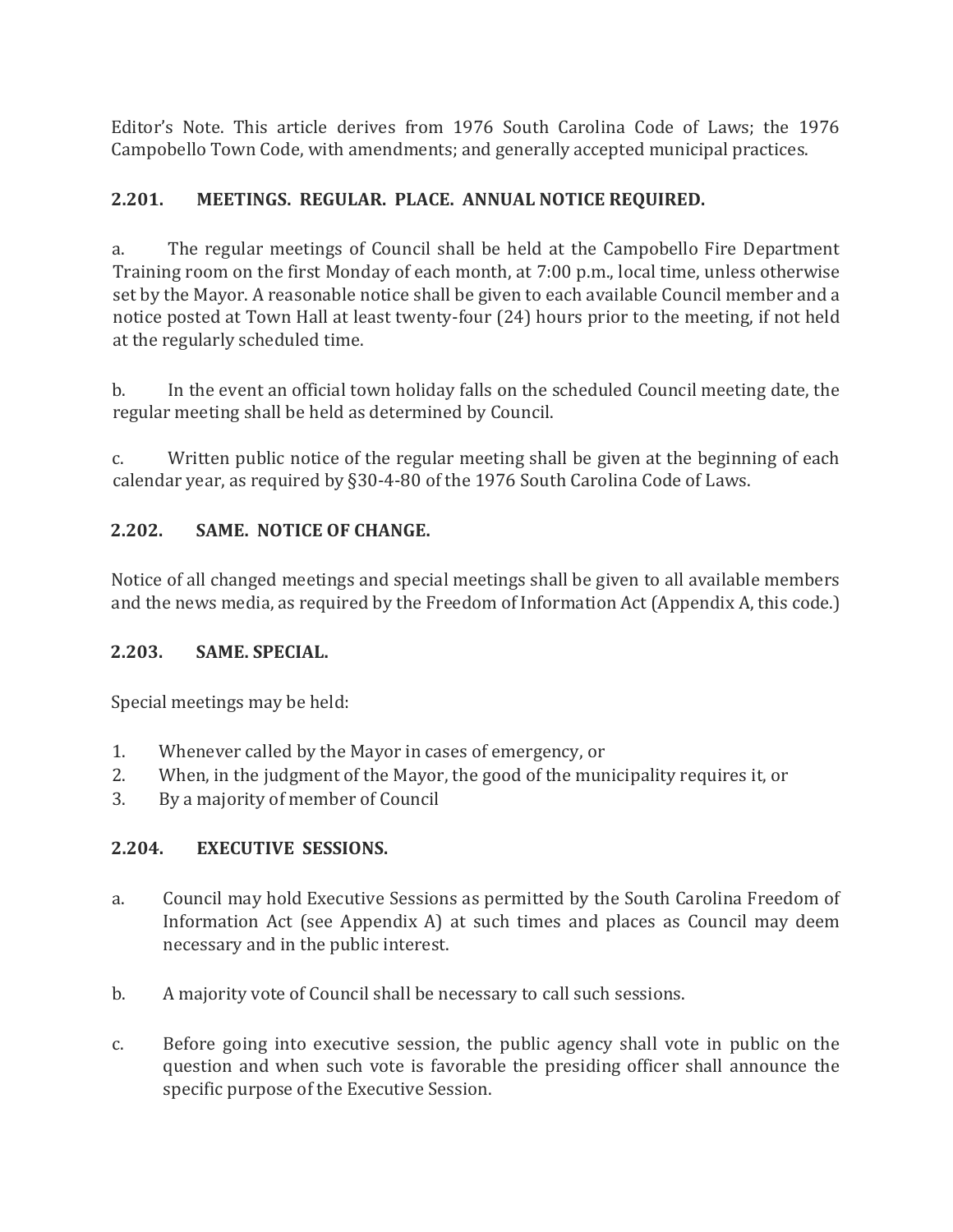d. No official action may be taken in Executive Session. (See Appendix A, this Code.)

## **2.205. SAME. OPEN TO PUBLIC.**

All Council meetings shall be open to the public, as required by the Freedom of Information Act. (Appendix A, this code.)

## **2.206. SAME. MAYOR TO PRESIDE. ABSENCE OF MAYOR AND MAYOR PRO TEMPORE.**

- a. The Mayor shall preside at all Council meetings.
- b. The Mayor pro tempore shall preside at the absence of the Mayor.
- c. In the absence of both the Mayor and Mayor Pro tempore the duties of the Mayor shall be performed by such member of the Council as the Council may designate.  $(1976 \text{ SC Code } \S 5-7-190)$  (See also  $\S 2.105$ , this code.)

## **2.207. AGENDA.**

a. Matters to be considered by Council at a regular meeting shall be placed on a written agenda by the Town Clerk at least twenty-four (24) hours prior to the meeting.(Amended 6/12/06 see 2.207.1, Page 22-1)

b. Matters not on the agenda may be considered upon request of a member unless at least two members object.

#### **ORDINANCE 2.207.1**

TO AMEND THE CODE OF THE TOWN OF CAMPOBELLO, SOUTH CAROLINA, TO AMEND CHAPTER 2, ARTICLE II, SECTION 207a

BE IT ORDAINED by the Mayor and members of Council of the Town of Campobello, South Carolina, in council assembled:

Section 1 The Code of the Town of Campobello is amended to change Section 207a of Chapter 2, Article II.

Section 2 Said Section shall read as follows: Agenda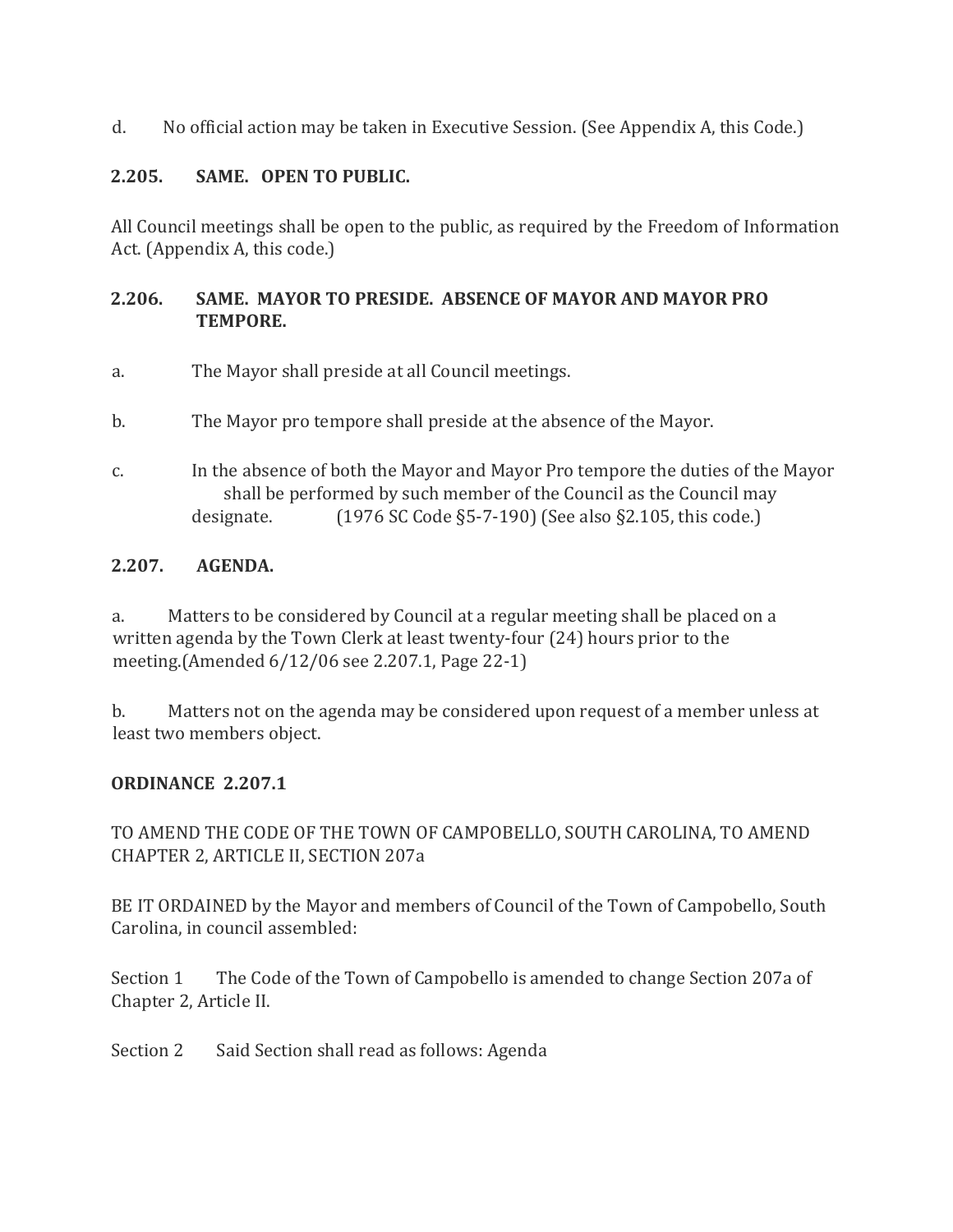a-1. Matters to be considered by Council at a regular meeting shall be submitted in writing to the Town Clerk at least seven (7) days prior to the meeting.

a-2. All written requests to be placed on the agenda shall include name, address, contact number, and subject matter to be discussed.

a-3. Each person recognized to speak shall be limited to a ten (10) minute time limit, not including legal counsel or persons representing franchise agreements.

ADOPTED by the Council duly assembled. First Reading May 1, 2006 Final Reading June 12, 2006

## **2.208. MINUTES OF COUNCIL MEETINGS; COUNCIL POSITIONS.**

a. The Clerk shall keep the minutes of all public meetings of the Council which shall be a matter of permanent public record. At each regular monthly Council meeting, the minutes of the previous meeting or meetings shall be presented for approval. Minutes shall not be considered the official record of a meeting until approved by the Council.

b. Any member of Council desiring to express a position in the minutes on a matter voted upon by Council may do so by presenting the position in writing to Council not later than the next regular meeting. No person shall make any change in the minutes or remove same from Town Hall, without prior approval.

#### **2.209. RULES OF ORDER.**

Except as otherwise provided by state law or this Code, all proceedings of Council shall be governed by Roberts Rules of Order. All questions of order shall be decided by the Mayor or, in his absence, the presiding officer, without debate, subject to an appeal to the Council.

#### **2.210. UNLAWFUL TO INTERRUPT MEETINGS.**

It shall be unlawful for any person or persons to interrupt the proceedings of Council, the Municipal Court or any other official body while in session. (See §I4.501.b of this code regarding other public meetings.)

## **2.211. ORDER OF PROCEEDINGS OF COUNCIL.**

The order of proceedings of Council meetings may be substantially as follows: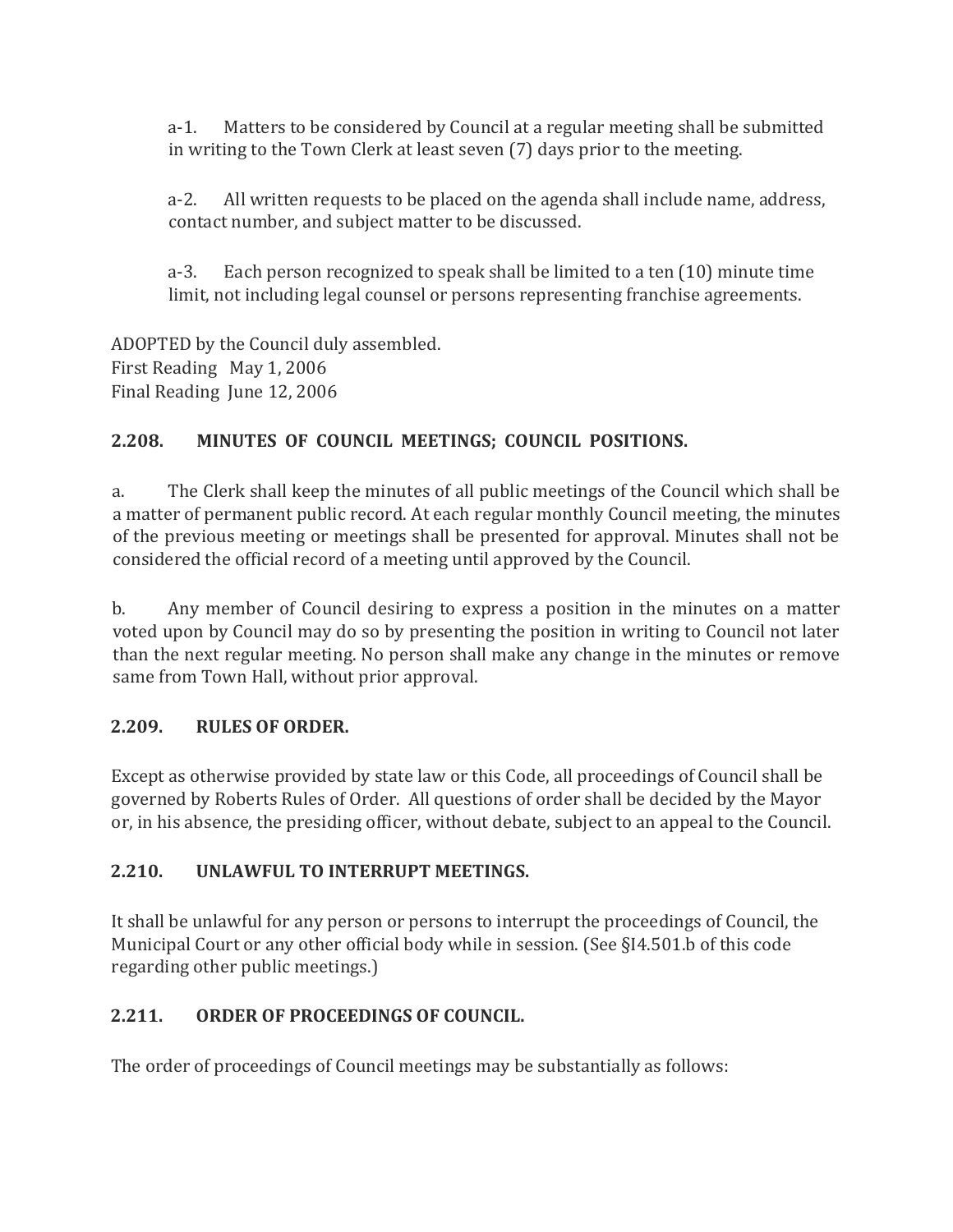- 1. Introduction.
- 2. Approval of the minutes.
- 3. Financial Statements.
- 4. Public Comment.
- 5. Old business.
- 6. New business.
- 7. Adjournment.

#### **2.212. APPEARANCE OF CITIZENS.**

Any citizen of the town shall be entitled to address Council at regular meetings to discuss municipal matters, with the exception of personnel and contractual matters.

#### **2.213. VOTING. QUORUM. MAYOR TO VOTE.**

- a. A show of hands or a voice vote shall be sufficient to record votes. During the voting, no member may leave the Council chamber, without permission of the presiding officer.
- b. A majority of the total membership of the Council shall constitute a quorum for the purpose of transacting Council business. (1976 SC Code §5-7-1 60)
- c. The result of each vote on every question shall be recorded in the minutes by the Clerk. The "yeas" and "nays" on any question shall be recorded, when requested by any member.
- d. Every member of Council, including the Mayor, shall have one (1) vote on every question, except when required to refrain from voting by state law.
- e. Members voting "present" shall not be recorded as in favor or opposed to the motion.

(Editor's Note. The Municipal Association recommends that all members vote on all motions; that to abstain shall be deemed an affirmative position.)

f. The Mayor may make a motion or second a motion without vacating the chair.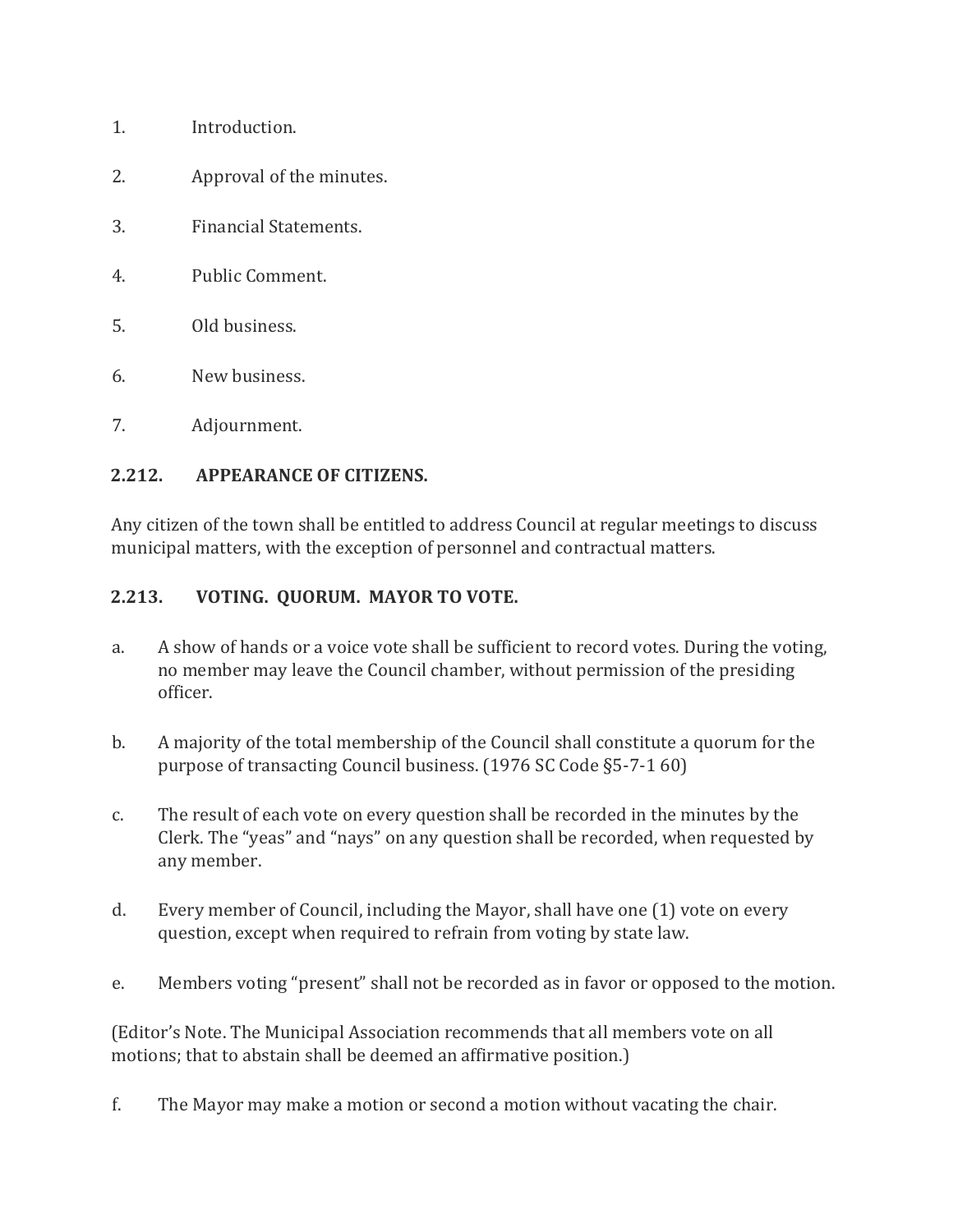## **2.214. REASONS FOR VOTING MAY BE RECORDED.**

Any member shall have his reasons for voting for or against any measure recorded in the minutes, at his request.

## **2.215. MAYOR, INTERESTED MEMBER NOT TO VOTE.**

Neither the Mayor nor any member of Council shall vote on any question of a private nature in which he is personally or peculiarly interested. (1976 SC Code §8-13-700)

## **2.216. HOW OFTEN MEMBERS MAY SPEAK.**

No member shall speak more than two (2) times on the same question, except to explain his position, without concurrence of a majority of the Council.

## **2.217. APPOINTMENT OF COMMITTEES.**

Council may appoint a committee to assist in or hold a public hearing for Council at any time upon any matter pending before it, unless otherwise prohibited by law. Minutes or reports of hearings held by such committees shall be filed with the Clerk as public records.

#### **2.218. COMMITTEE REPORTS.**

Committee reports may be in writing and signed by a majority of the committee. Any report involving the expenditure of money shall be in writing and include the amount to be expended, or an approximation thereof, and the reasons therefore.

#### **2.219. SAME. ORDER OF**.

Reports of committees, in the order of business, shall be rendered as the presiding officer may determine.

#### **2.220. MOTIONS OF COUNCIL.**

All motions shall be reduced to writing at the request of any member of Council.

## **2.221. SAME. NOT DEBATABLE.**

The following motions shall be without debate:

1. To adjourn,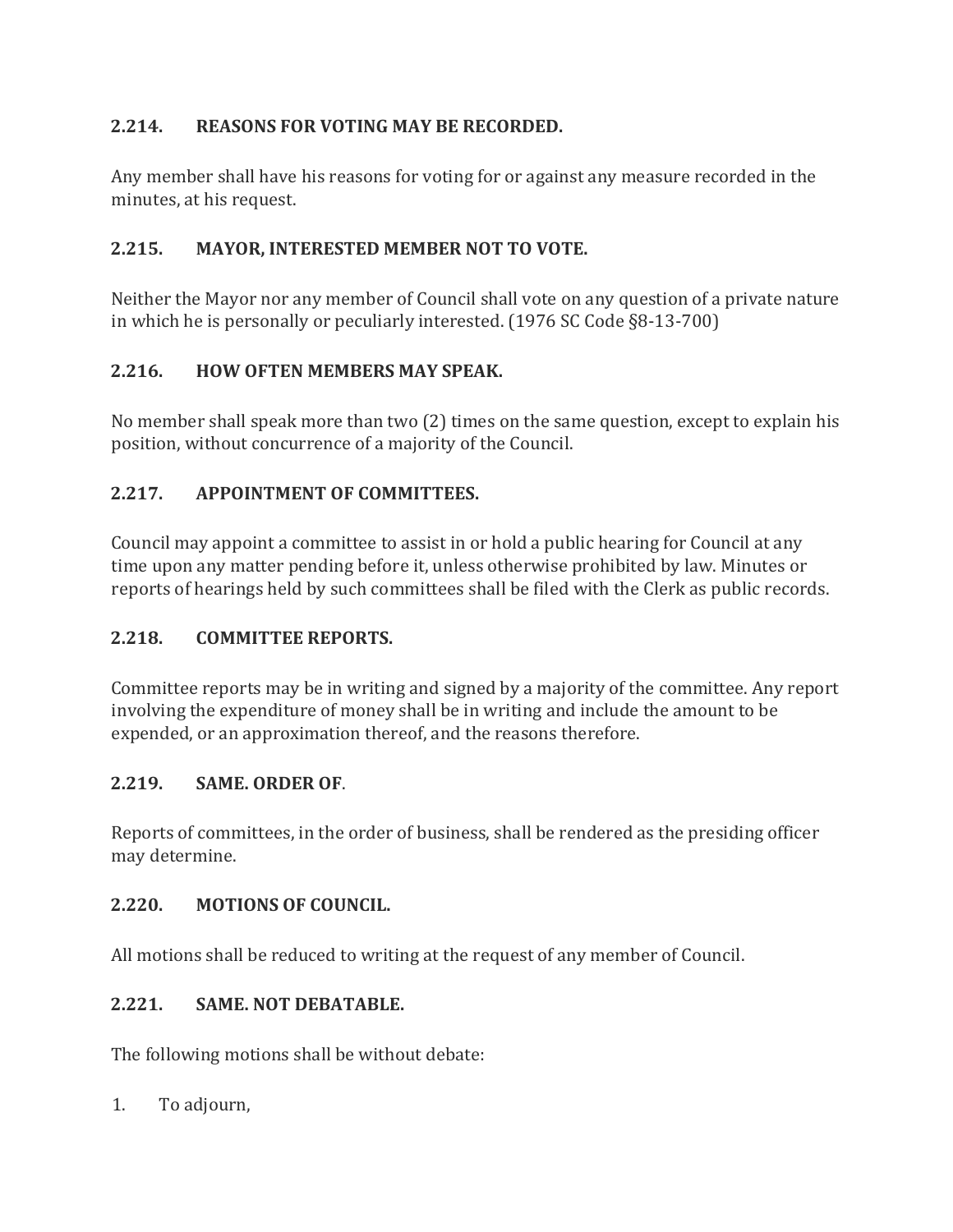- 2. To lay on the table,
- 3. To read any paper,
- 4. To take the yeas and nays for the previous question, and
- 5. To reconsider.

#### **2.222. SAME. PRECEDENCE DURING DEBATE.**

When a question is under debate, no motion shall be received except a motion:

- 1. To adjourn,
- 2. To lay on the table,
- 3. For the previous question,
- 4. To postpone to a certain day,
- 5. To commit, to amend or to postpone indefinitely.

The above motions shall have precedence in the order in which they are set forth.

## **2.223. SAME. RECONSIDERATION.**

A motion to reconsider shall not be entertained unless it is made by a member of Council who voted with the majority, and such motion shall be made only at the same or next succeeding meeting.

#### 2.224 **REMOTE ATTENDANCE POLICY**

(a) Policy Statement: It is policy of the Town of Campobello council, Campobello, South Carolina, that a member of any group associated with this unit of government which is subject to the provisions of the open meetings of the Campobello Town council may attend and participate in any open or closed meetings of that town council from a remote location via telephone, video or internet connections, provided that such attendance and participation is in compliance with this policy and any other applicable laws.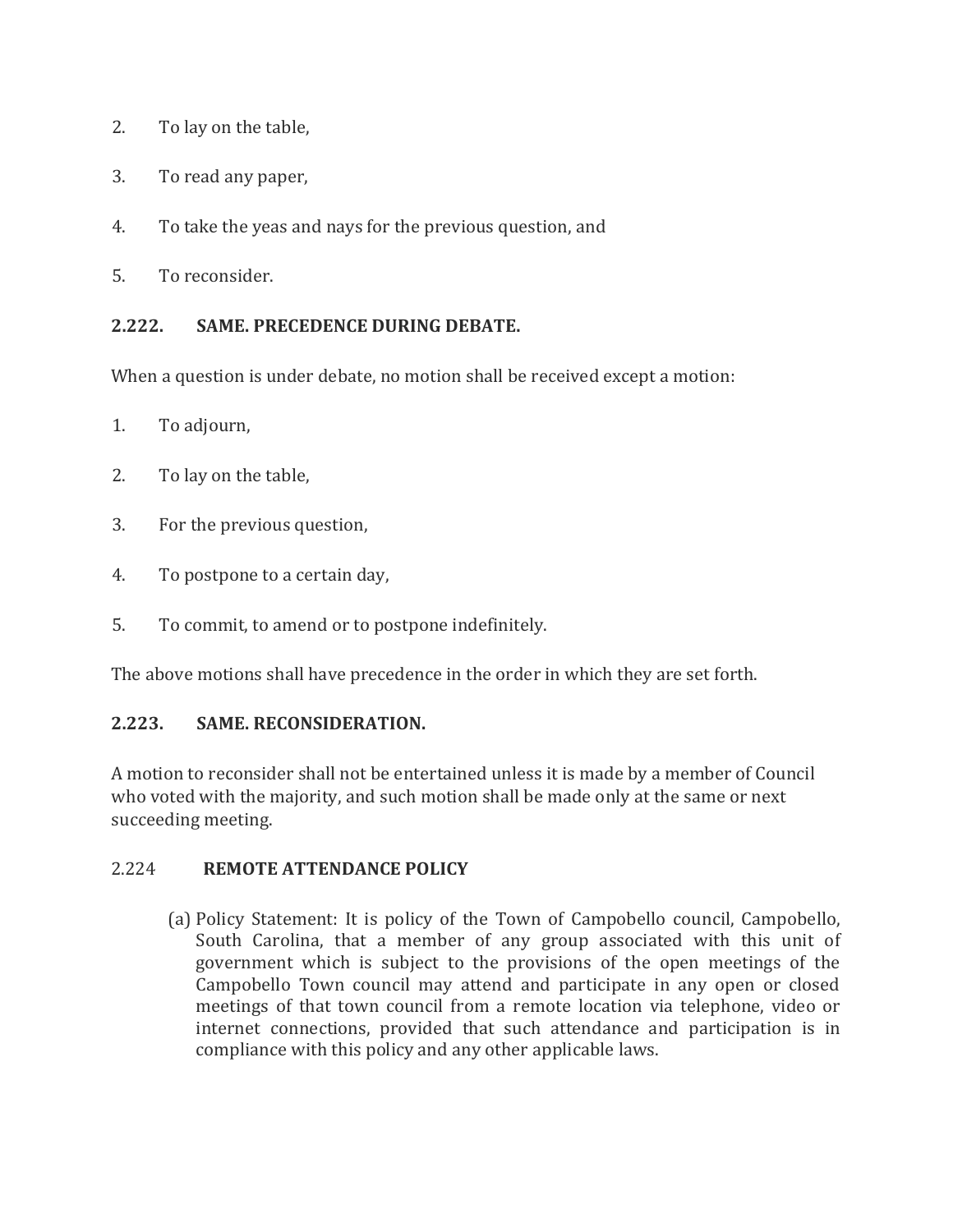- (b) Prerequisites: A member of the Campobello Town council shall be provided the opportunity to attend an open and closed meeting or any other such meetings from a remote location if the member meets the following conditions and a majority of a quorum of the Campobello Town council votes to approve the remote attendance:
	- (1) The member must notify the Town Clerk of the Town of Campobello at least twenty-four (24) hours before the meeting unless advance notice is impractical;
- (c) Voting Procedures: After roll call, a vote from the Campobello Town council shall be taken, considering the prerequisites set forth in subsection (B) of this section, on whether to allow an off-site council member to participate remotely. All of the members physically present are permitted to vote on whether remote participation will be allowed. A vote may be taken to permit remote participation for a stated series of meetings if the same reason applies in each case. Otherwise, a vote must be taken to allow each remote participation.
- (d) Minutes: The member participating remotely shall be considered an off-site participant and counted present by means of video or audio conference for that meeting if the member is allowed to participate. The meeting minutes of the Campobello Town Council shall also reflect and state specifically whether each member is physically present, present by video, or present by audio means.
- (e) Rights of Remote Member: The member permitted to participate in the same capacity as those members physically present, is subject to all general meeting guidelines and procedures previously adopted and adhered to. The remote member shall be heard, considered, and counted as to any vote taken. Accordingly, the name of any remote member shall be called during any vote taken, and his or her vote counted and recounted by the City Clerk and placed in the minutes for the corresponding meeting. A member participating remotely may leave a meeting and return as in the case of any member.
- (f) Meetings: the term "Meeting" as used herein refers to any gathering, whether in person or by video or audio conference, telephone call, electronic means (such as, without limitation, electronic mail, electronic chat, and instant messaging), or other means of contemporaneous interactive communication, or a majority of a quorum of the members of a public body held for the purposes of discussing public business.

ADOPTED by the Council duly assembled. First Reading: January 13, 2022 Final Reading: February 7, 2022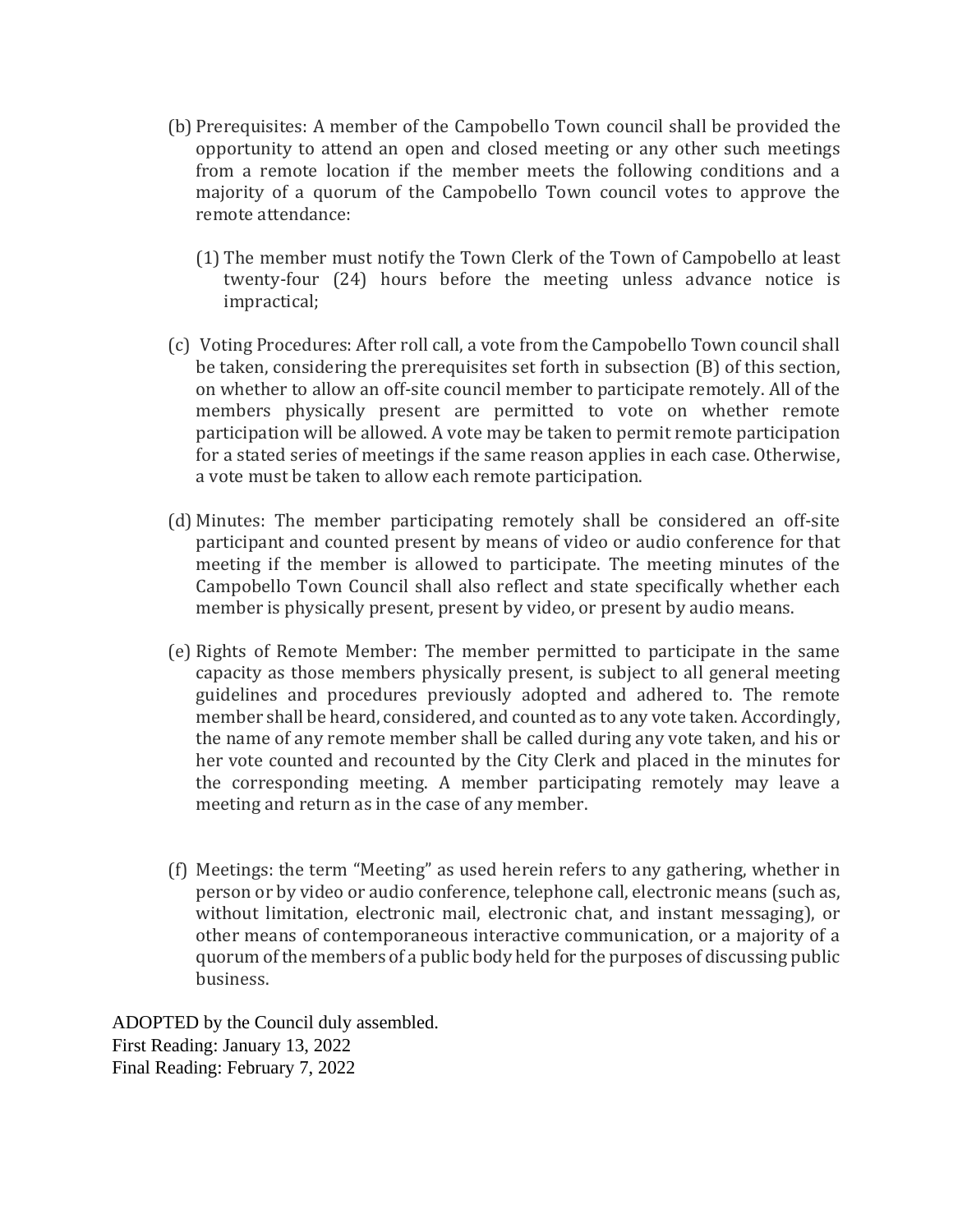#### **ARTICLE III. MUNICIPAL ELECTIONS**

EDITOR'S NOTE. THE UNITED STATES CONGRESS HAS MANDATED THAT ANY ORDINANCE WHICH IMPACTS UPON THE ELECTION PROCESS MUST BE CLEARED IN ADVANCE BY THE UNITED STATES DEPARTMENT OF JUSTICE.

This article derives, generally, from §5-1 5-90,et seq., of the 1976 South Carolina Code of Laws, as amended; the 1976 Campobello Town Code, with amendments; and generally accepted municipal practices.

#### **2.301. ELECTION LAWS OF THE STATE TO GOVERN.**

All municipal elections shall be conducted in accordance with the provisions of the election laws of this state. (1976 SC Code §5-15-20 et. seq.)

#### **2.302. ELECTION COMMISSION. TERMS. VACANCIES.**

- a. There is hereby established a Municipal Election Commission composed of three (3) electors who shall be residents of the municipality and who shall serve terms of six (6) years.
- b. Members shall conduct all municipal elections and shall be appointed by the Council. (1976 SC Code §5-15-90, §5-15-100)
- c. The Council shall appoint an interim commissioner to fulfill the duties of any disabled member for the duration of the election period.

#### **2.303. SUCCESSORS TO BE QUALIFIED.**

The Mayor and members of Council shall serve, until their successors have been duly elected and qualified.

#### **2.304. ELECTIONS. DATE.**

Regular Elections for office of Mayor and Council Members shall be held in the odd numbered years on the first Tuesday after the first Monday in November.

#### **2.305. SAME. OATH.**

Each candidate shall sign an Oath of Candidacy which shall be obtained from the Election Commission or its designated representative.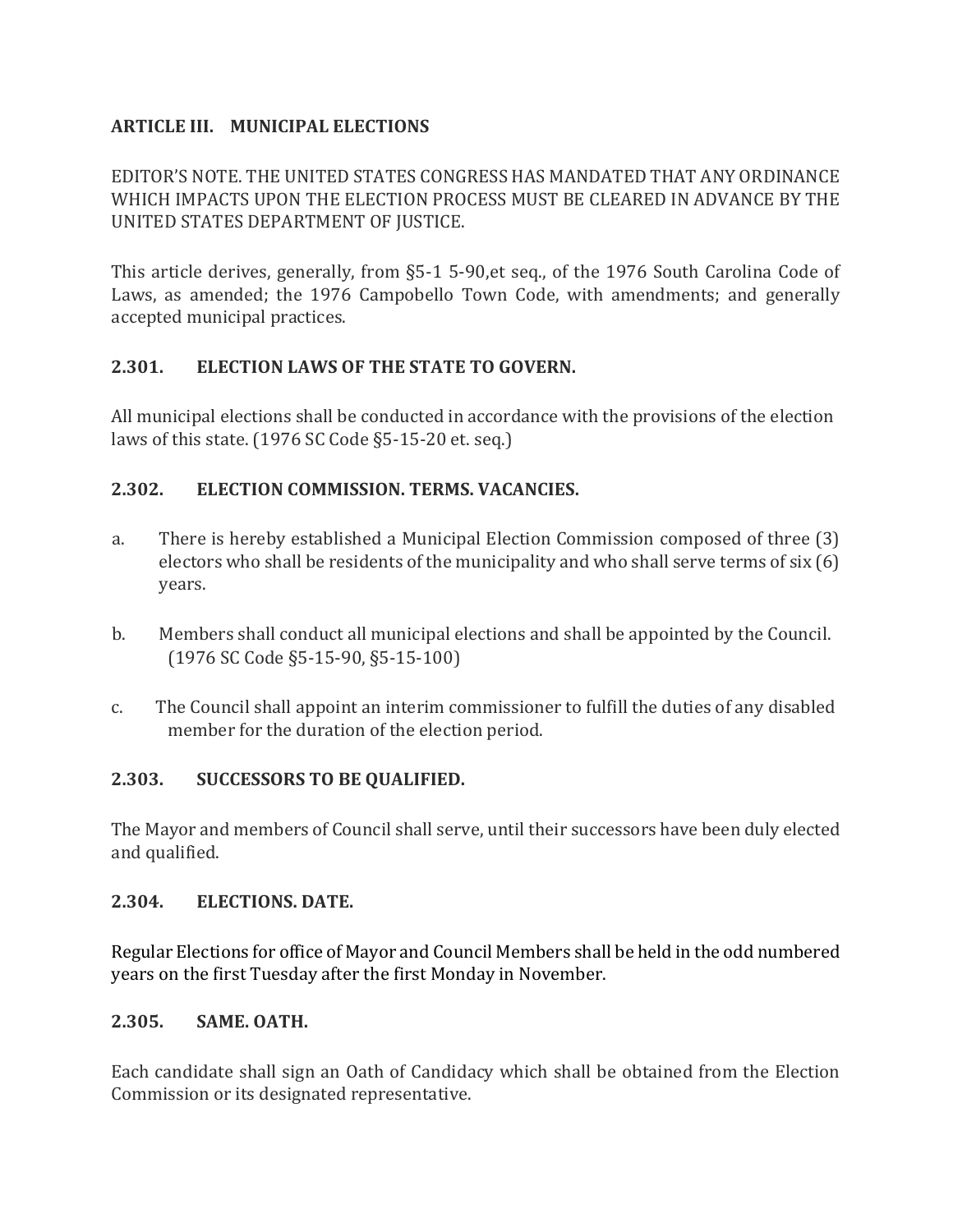#### **2.306. SAME. VOTING HOURS. PLACE. AT LARGE.**

- a. Polling places shall be open from 7:00 a.m. to 7:00 p.m., at the Spartanburg County School District 1 Business Offices located at 121 Wheeler Street in Campobello. (1976 SC Code §7-13-60)
- b. All municipal elections shall be conducted at large.

#### **2.307. SAME. NONPARTISAN ELECTION. RUNOFF. TIE VOTES. CONTESTED.**

- a. As prescribed in §5-15-62 of the 1976 South Carolina Code of Laws, election results shall be determined under the nonpartisan election and runoff election method. (Editor's Note. The requirements of §5-15-62 are too lengthy to reproduce in this code and the reader is referred to that section for detailed information.)
- b. If any election results in a tie, the Municipal Election Commission shall conduct a runoff election two weeks following that election to break the tie. (1976 SC Code §5-1 5-1 25)
- c. Should the results of an election be contested, the incumbent who fills that contested office shall hold over until the contest is finally determined.

#### **2.308. SAME. SPECIAL.**

Special elections, when required, shall be scheduled by the Municipal Election Commission. Public notice of such elections shall be given at least sixty (60) days prior thereto, and the other provisions of this article, as appropriate, shall apply.

(Editors Note. A vacancy on Town Council with one hundred eighty-one (181) days or more of the un-expired term requires a special election.)

#### **2.309. SAME. POLITICAL PARTIES.**

No political party or affiliation shall be placed on the ballot for any candidate.

#### **2.310. SAME. FILING.**

Candidates shall file at the office of the Town Clerk at least sixty (60) days prior to the election. (1976 SC Code §5-15-110)

#### **2.311. SAME. FILING FEES.**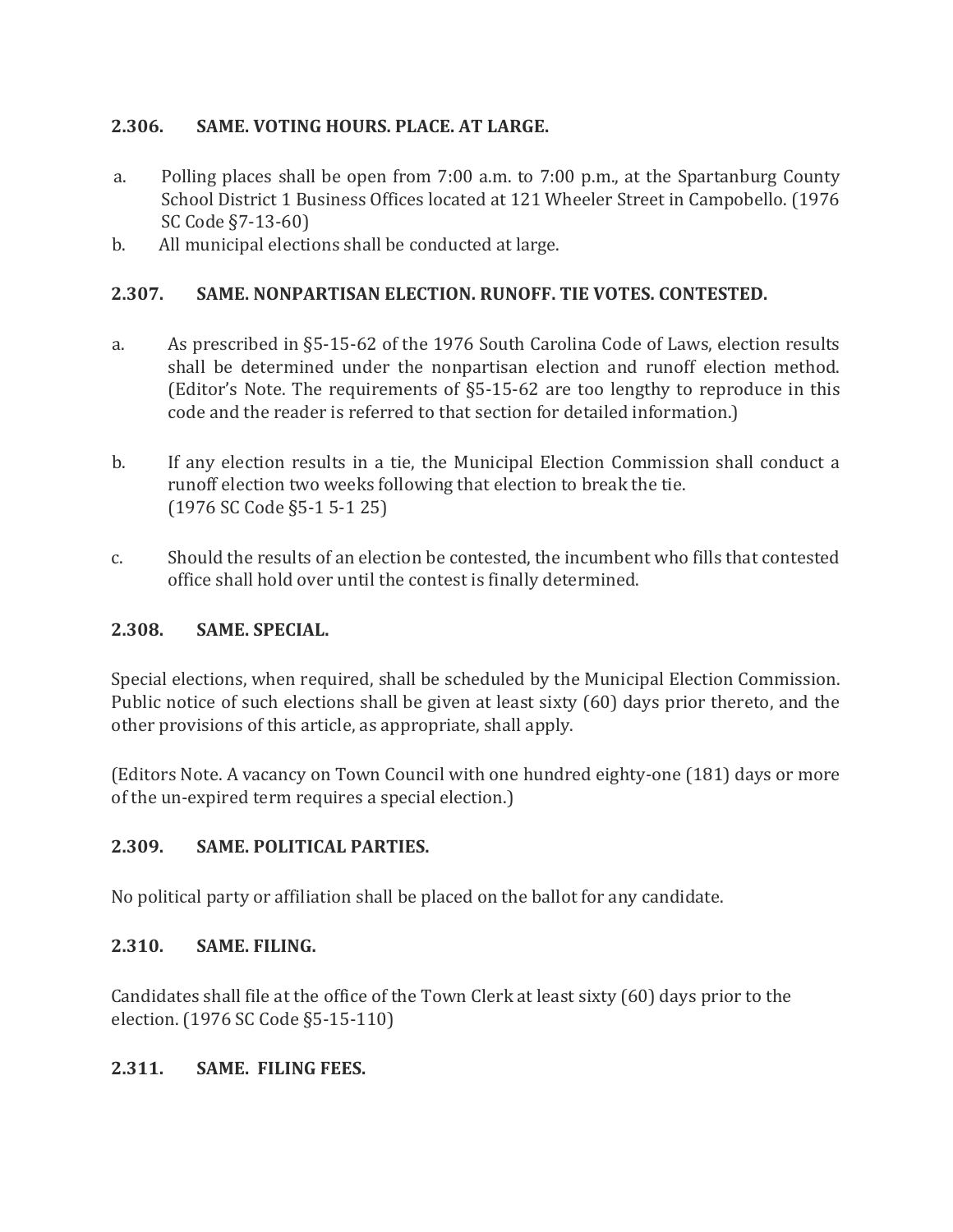A filing fee of twenty-five dollars (\$25.00) shall be required of candidates for Mayor. For Council, the fee shall be fifteen dollars (\$15.00).\* Amended 2/15/07 – See 2.317

## **2.312. SAME. CERTIFICATION.**

The Town Clerk shall certify the nominees to the Municipal Election Commission at least thirty (30) days prior to the election.

## **2.313. SAME. PUBLIC NOTICE REQUIRED.**

Public notice of all municipal elections shall be given at least sixty (60) days prior to such elections, as required by law. (1976 SC Code §5-15-50)

#### **2.314. SAME. WRITE-IN VOTES.**

Electors shall be permitted to cast write-in votes. (1976 SC Code §7-13-1380)

## **2.315. SAME. WHEN QUALIFIED. ASSUMING OFFICE.**

- a. Newly elected officers shall not be qualified until at least forty-eight (48) hours after the closing of the polls. (1976 SC Code §5-1 5-1 20)
- b. Newly elected officers shall assume office at the first Council meeting in April, following their election, unless the office is contested.

#### **2.316. QUALIFICATIONS FOR VOTING.**

Every citizen of the town shall be entitled to vote in all municipal elections, if he is or has:

- 1. Reached the age of eighteen (18) years and upwards.
- 2. Resided in the corporate limits for thirty (30) days previous to any municipal election.
- 3. Been registered for county, state and national elections. (1976 SC Code 7-5-610)
- 4. Not laboring under disabilities named in the constitution of 1895 of this state. (1976 SC Code 7-5-120)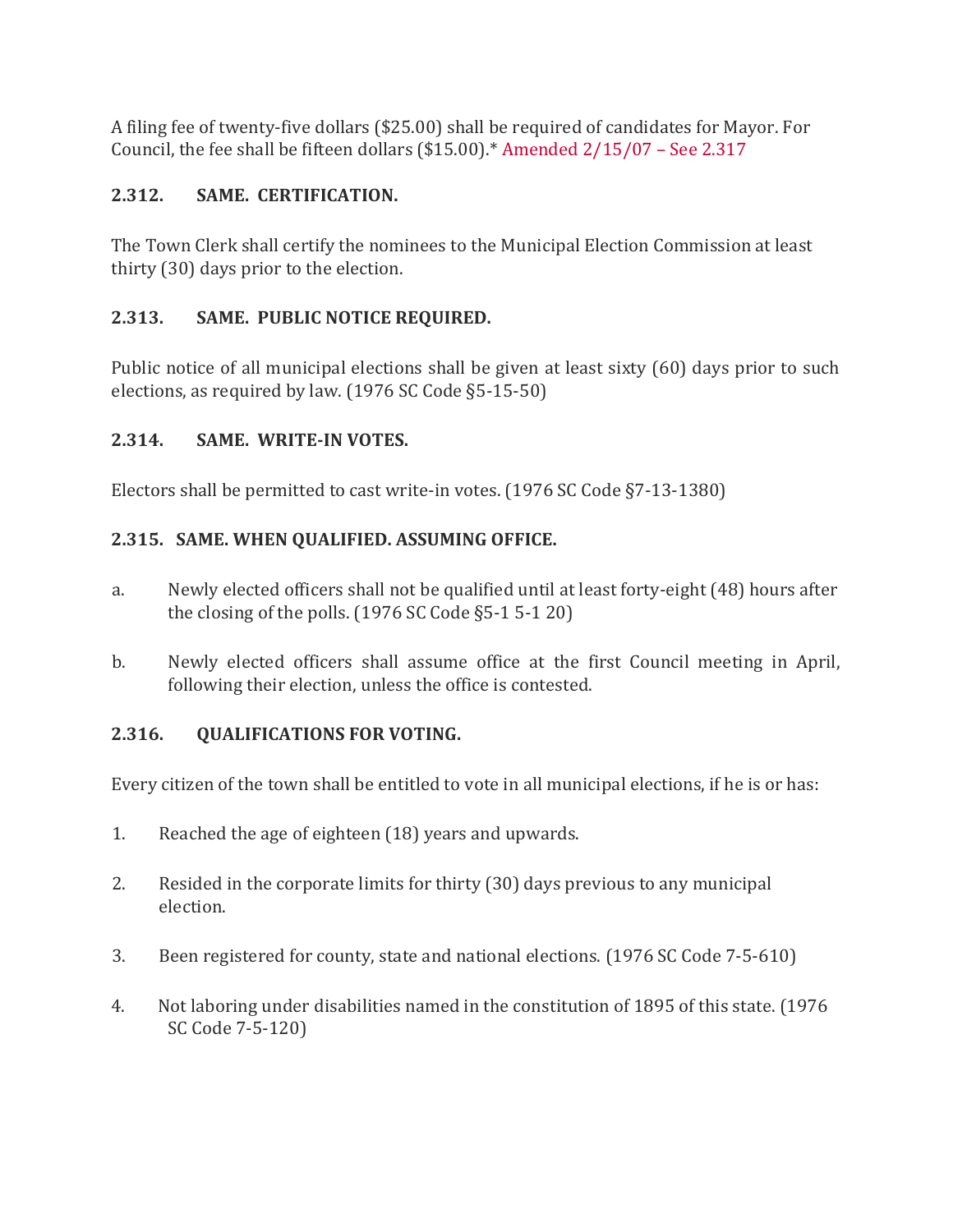#### **ORDINANCE 2.317**

TO AMEND THE CODE OF THE TOWN OF CAMPOBELLO, SOUTH CAROLINA, TO AMEND CHAPTER 2, ARTICLE III, SECTION 3.11

BE IT ORDAINED by the Mayor and members of Council of the Town of Campobello, South Carolina, in council assembled:

Section 1. The Code of the Town of Campobello is amended to void Section of Chapter 2, Article III, Section 3.11

Section 2. Said section 3.11 shall be amended to read as follows: A filing fee shall be required of candidates for Mayor and Council. Said fee shall be set and reviewed by Council annually and published with notice of election and available in the office for inspection during normal working hours.

ADOPTED BY THE Council duly assembled. First Reading 1/8/07 Final Reading 2/5/07

#### **ORDINANCE 2.318**

TO AMEND THE CODE OF THE TOWN OF CAMPOBELLO, SOUTH CAROLINA, TO AMEND CHAPTER 2, ARTICLE III, SECTION 2.

BE IT ORDAINED by the Mayor and members of Council of the Town of Campobello, South Carolina, in council assembled:

Section 2.304 shall be amended to read as follows:

"Regular Elections for office of Mayor and Council Members shall be held in the odd numbered years on the first Tuesday after the first Monday in November."

ADOPTED BY THE Council duly assembled. First Reading 1/6/2020 Final Reading 2/3/2020

#### **ARTICLE IV. OFFICERS, DEPARTMENTS AND PERSONNEL**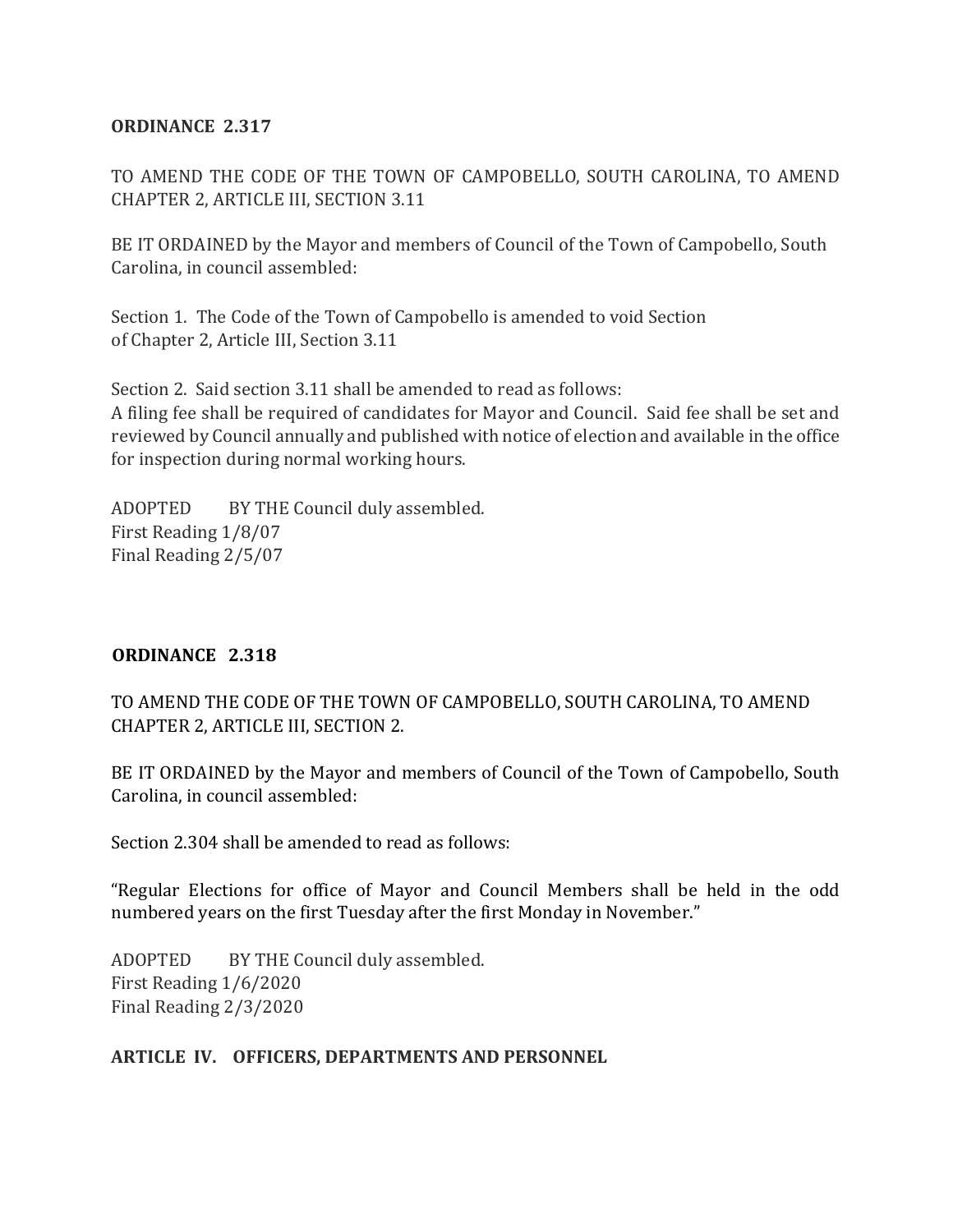Editor's Note. This article derives from the 1976 South Carolina Code of Laws; the 1976 Campobello Town Code; and generally accepted municipal practices, to provide guidance relating to personnel matters.

## **2.401. AUTHORITY TO ESTABLISH.**

The Council may create and establish such town offices, departments and sections as it may deem proper for the orderly and efficient government of the town.

## **2.402. APPOINTMENT. SUSPENSION.**

Except as otherwise provided by this code, all officers department heads of the Town shall be appointed by the Mayor and Council. They shall be subject to suspension and termination by the Mayor and Council. Employees of the Town shall be appointed by department heads and shall be subject to suspension or termination by department heads.

#### **2.403. SAME. COMPENSATION.**

The compensation, as appropriate, of all appointed officers and employees shall be set by the Council and incorporated in the annual budget.

#### **2.405. RESISTING OR INTERFERING WITH OFFICIALS OR EMPLOYEES.**

It shall be unlawful for any person to resist or interfere with any municipal officer or employee in the discharge of his official duties.

#### **ARTICLE V. MUNICIPAL CLERK/TREASURER**

Editor's Note. This article derives from §5-7-220 of the 1976 South Carolina Code of Laws.

#### **2.501. APPOINTMENT. TENURE.**

The Council shall appoint an officer of the municipality who shall have the title of Town Clerk, in addition to any other title assigned to him/her by Council.

#### **2.502. BOND.**

Before entering upon the duties of his/her office, the Clerk shall enter into bond in such sum as may be required by 'Council with good and sufficient surety for the faithful performance of his/her duties. The fee therefore shall be paid by the municipality.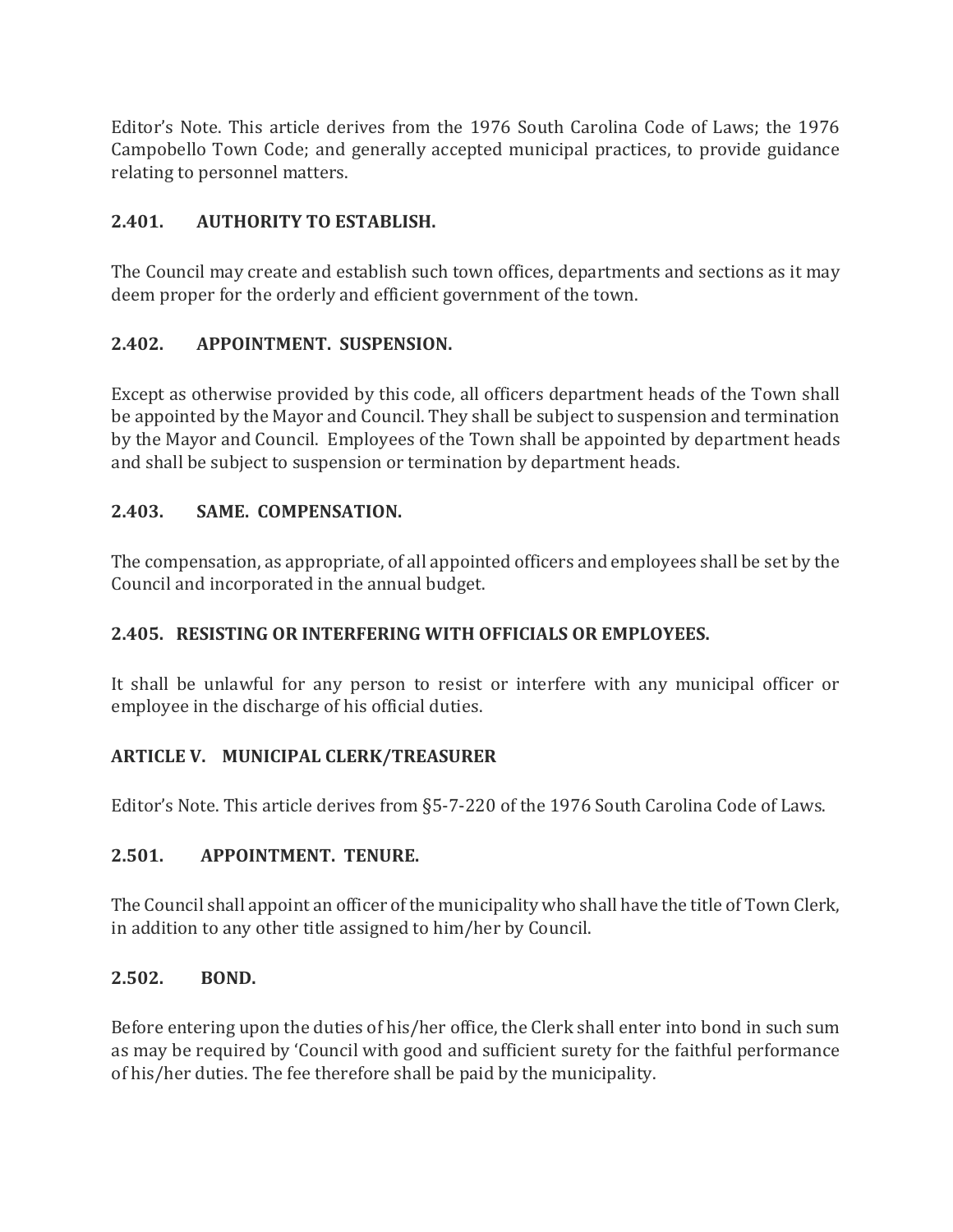#### **2.503. DUTIES.**

The Clerk shall serve as ex officio clerk of Council, give notice of meetings, attend regular and special meetings, record votes of Council, attest all ordinances and resolutions, keep minutes of Council meetings and perform such other duties as may be assigned by Council.

#### **2.504. CLERK MAY ACT AS TREASURER.**

In addition to all other duties, the Clerk may act also as the Treasurer and perform those duties commonly associated therewith, pursuant to state statutes and this Code.

#### **2.505. TREASURER TO BE BONDED**.

Should the Treasurer be other than the Clerk, he shall be bonded as provided for the Clerk in §2.602, hereof

#### **ARTICLE VI. MUNICIPAL ATTORNEY**

Editor's Note. This article derives from §5-7-230 of the 1976 South Carolina Code of Laws.

#### **2.601. APPOINTMENT. TENURE.**

The Council may appoint a Municipal Attorney who shall be a lawyer of good and reputable standing who shall hold office at the pleasure of Council.

#### **2.602. DUTIES.**

- a. The Attorney shall attend meetings of Council when requested by Council. He/she shall act as parliamentarian. When requested to do so, he shall draft all ordinances and resolutions and review all ordinances, resolutions and documents presented to Council. He shall give opinions upon questions of municipal procedure, form and law to any member of Council and other municipal officials, when requested.
- b. It also may be the duty of the Attorney to prosecute all cases before the Municipal Court when a jury trial is demanded or the defendant is represented by an attorney.
- c. The Attorney shall defend the Town against all civil suits.

#### **ARTICLE VII. HOLIDAYS**

#### **2.701. HOLIDAY OBSERVANCES.**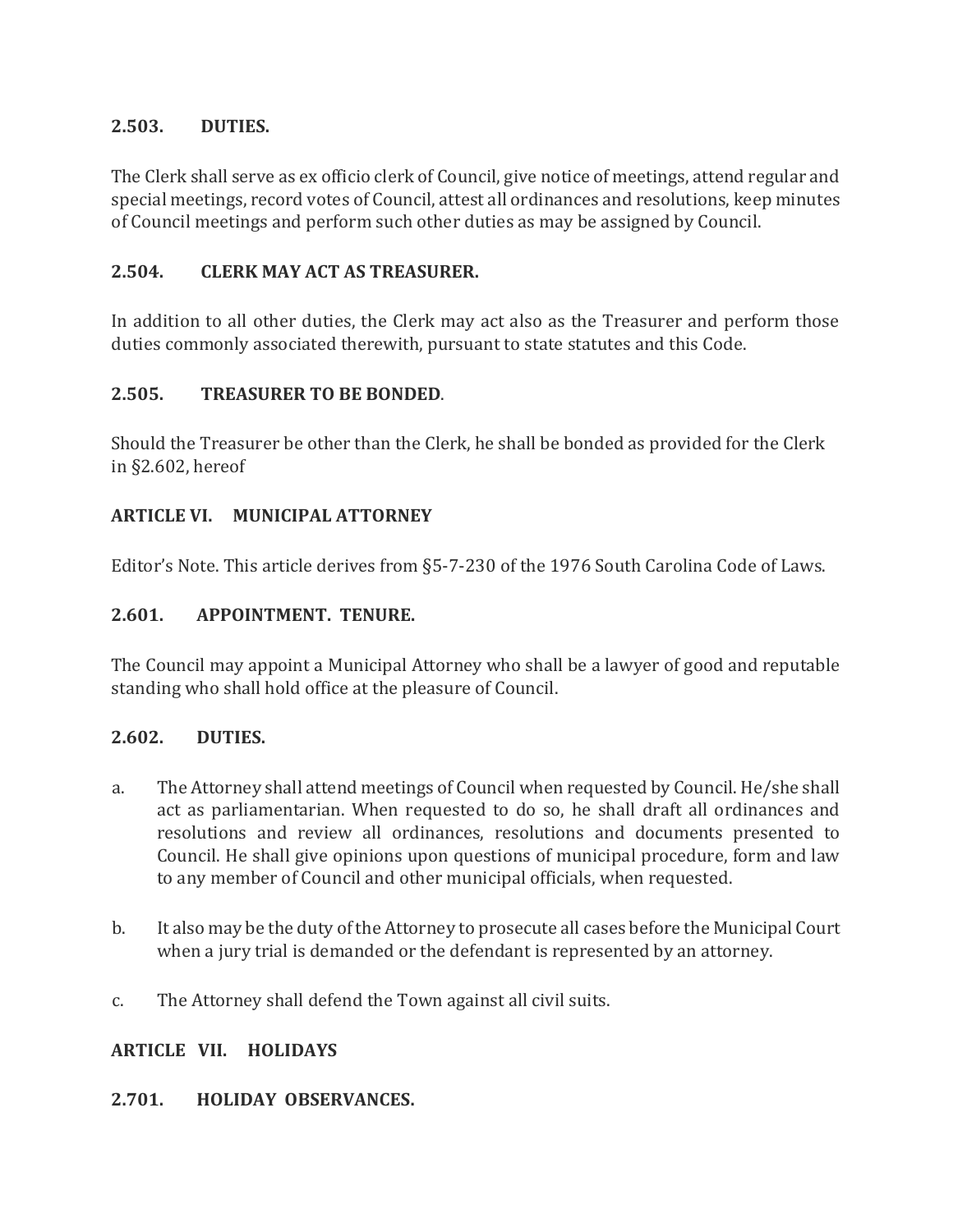The following holidays shall be observed by the employees of the town:

- 1. New Year's Day
- 2. Martin Luther King Day
- 3. President's Day
- 4. Good Friday
- 5. Memorial Day
- 6. Independence Day
- 7. Labor Day
- 8. Veteran's Day
- 9. Thanksgiving Day
- 10. Friday after Thanksgiving Day
- 11. Christmas Eve Day
- 12. Christmas Day

## **ARTICLE VIII. DEPARTMENTAL ORGANIZATION**

## **2.801. COMMITTEES ESTABLISHED.**

The administrative organization of the town shall be divided into the following committees, and they are hereby established:

- 1. Public Works Committee: Streets, Sidewalks
- 2. Personnel Department
- 3. Fire Department
- 4. Police Department
- 5. Ball Park and Recreation

The committees shall consist of those officers appointed by Council and shall be responsible for the planning and support for the departments which they represent.

## **ARTICLE IX. RESPONSIBILITIES OF MUNICIPALITIES**

Editor's Note. Title 5, Chapter 7, Section 10 ( $\sim$  5-7-10) of the 1976 South Carolina Code of Laws: